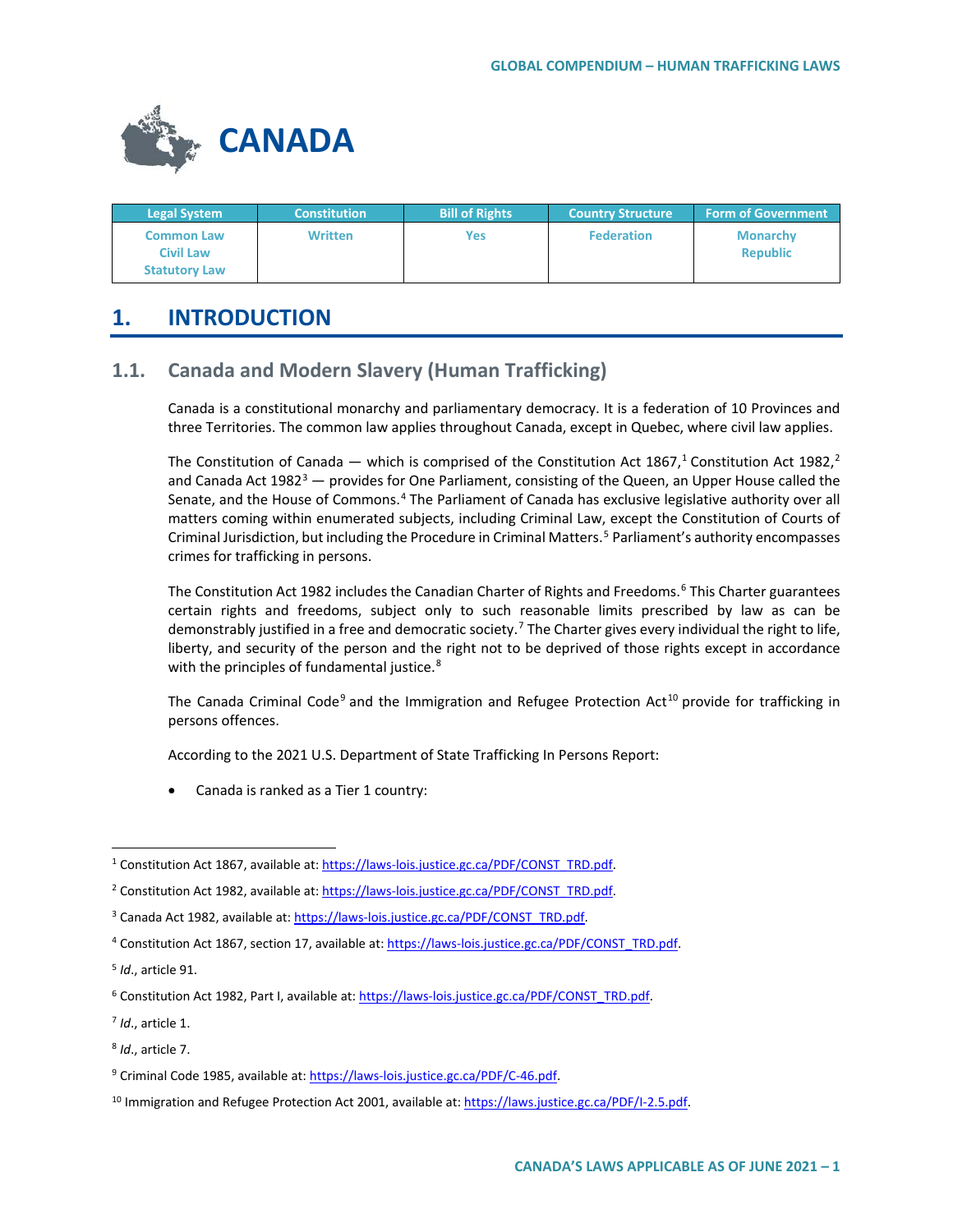The Government fully meets the minimum standards for the elimination of trafficking. The Government continued to demonstrate serious and sustained efforts during the reporting period, considering the impact of the COVID-19 pandemic on its anti-trafficking capacity; therefore Canada remained on Tier 1. These efforts included increasing funding for victim services; amending the Customs Tariff to prohibit the importation of goods produced by forced labor; and launching a five-year public awareness campaign informed by research on public awareness and attitudes on trafficking. Although the Government meets the minimum standards, it did not provide comprehensive data on investigations, prosecutions, and convictions during the reporting period or on victims provided with services nationwide.

The Government's efforts to identify victims, provide protections to all victims — particularly forced labor victims, and investigate and prosecute forced labor crimes could improve. The range, quality, and timely delivery of trafficking-specific services varied nationwide, and service providers reported a shortage of victim services, including emergency shelters and longer-term housing.<sup>[11](#page-1-0)</sup>

- The following types of human trafficking are prevalent in Canada:
	- "Human traffickers exploit domestic and foreign victims in Canada, and traffickers exploit victims from Canada abroad. Women and children from indigenous communities, migrants, new immigrants, LGBTQI+ persons, persons with disabilities, at-risk youth, runaway youth, and youth in the child welfare system are at high risk for trafficking."[12](#page-1-1)
	- $\circ$  "Traffickers lure girls and young women, including some who are not socially or economically disadvantaged, into deceptive romantic relationships and exploit them in sex trafficking."<sup>[13](#page-1-2)</sup>
	- $\circ$  "Traffickers exploit Canadian victims within and across the country, and sometimes abroad, mainly in the United States."[14](#page-1-3)
	- o "Traffickers exploit foreign women, primarily from Asia and Eastern Europe, in sex trafficking in Canada. Traffickers exploit legal foreign workers from Eastern Europe, Asia, Latin America, the Caribbean, and Africa in forced labor in a variety of sectors, including agriculture, construction, food processing, restaurants, and hospitality, or as domestic workers, including isolated reports of incidents in diplomatic households."[15](#page-1-4)
	- $\circ$  "Migrant workers in the caregiving and agricultural sectors were at the highest risk of forced labor due to language barriers, isolated worksites, and limited access to protections. Media reports indicated some employers confined migrant workers to employer premises during the pandemic, including through the use of armed guards to restrict workers from departing farm grounds, and some imposed wage deductions to obtain food and supplies on workers' behalf at high rates."<sup>[16](#page-1-5)</sup>

<span id="page-1-1"></span><sup>12</sup> *Id*., p. 167.

<span id="page-1-2"></span> $13$  *Id.* 

<span id="page-1-3"></span><sup>14</sup> *Id*.

- <span id="page-1-4"></span> $15$  *Id.*
- <span id="page-1-5"></span> $16$  *Id.*

<span id="page-1-0"></span> <sup>11</sup> U.S. Dep't of State, Trafficking in Persons Report 164 (2021), available at[: https://www.hsdl.org/?abstract&did=855864.](https://www.hsdl.org/?abstract&did=855864) The U.S. Department of State rankings are based on the minimum standards specified in the U.S. Trafficking Victims Protection Act of 2000, "which are generally consistent with the [UN] Palermo Protocol." *Id*. at 51.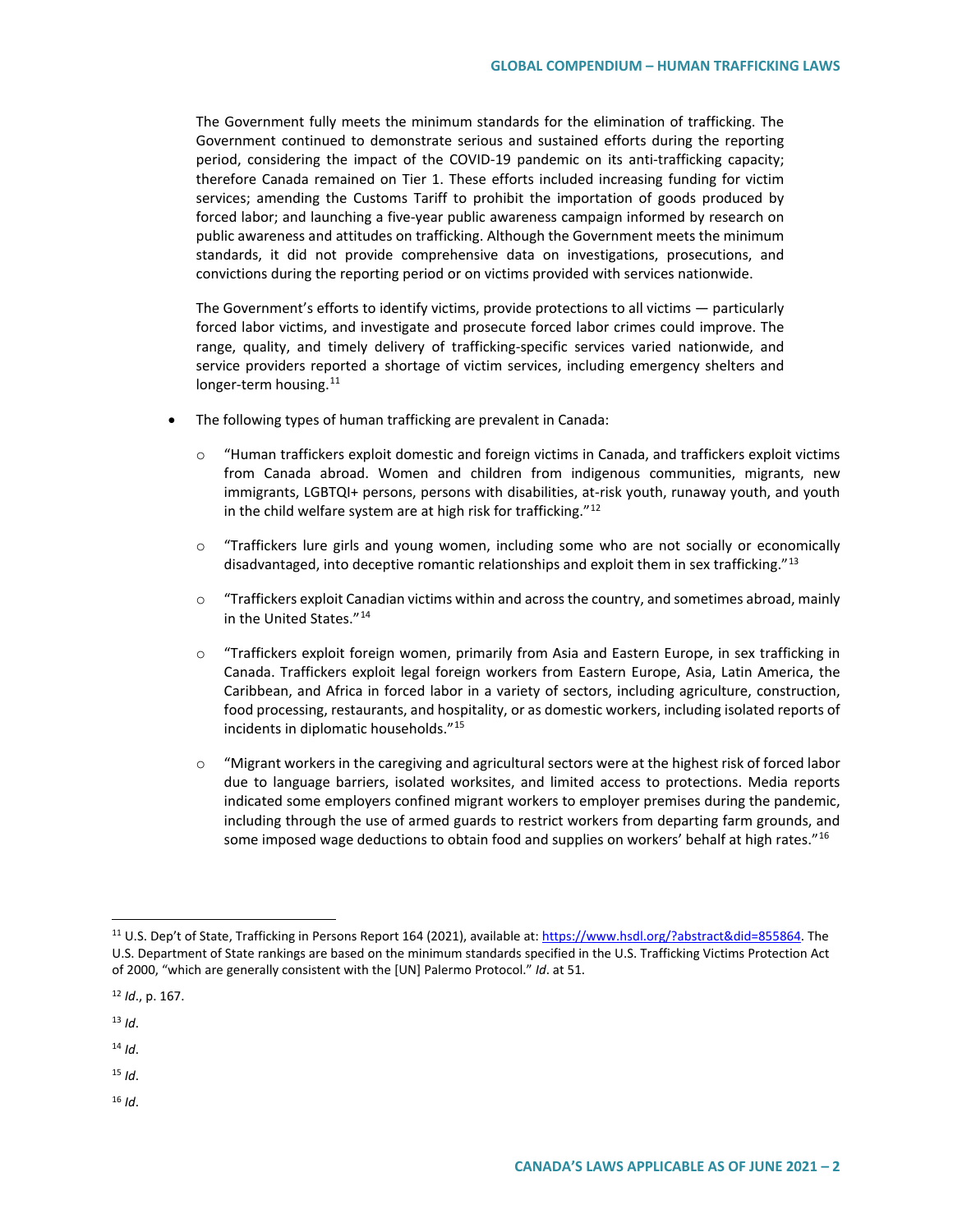- $\circ$  Traffickers with ties to organized crime networks in victims' home countries exploit some foreign nationals.[17](#page-2-0)
- $\circ$  "Canadians travel abroad to purchase sex acts from child victims in other countries, and foreign nationals purchase sex acts from child victims in Canada."[18](#page-2-1)
- o "Traffickers in Canada operate individually and via family-based connections; some are affiliated with street gangs and transnational organized crime."<sup>[19](#page-2-2)</sup>

## **1.2. Canada's Policy and Legal Position**

The Constitution of Canada is the supreme law of Canada, and any inconsistent law has no force or effect. The Constitution's Charter of Rights and Freedoms provides for fundamental rights and freedoms. It permits anyone whose rights or freedoms, as guaranteed by this Charter, have been infringed or denied to seek a judicial remedy. <sup>[20](#page-2-3)</sup> Domestic laws and, in the case of trafficking in persons, the Criminal Code and immigration law supplement the Charter.

Canada has ratified or acceded to United Nations and other conventions that safeguard fundamental human rights.

# **2. OVERVIEW OF CANADA'S LEGAL APPROACH TO COMBATING MODERN SLAVERY AND HUMAN TRAFFICKING**

## **2.1. Canada's Regional and International Law Obligations**

#### *2.1.1. Fundamental human rights*

Canada is a member of the Organization of American States (**OAS**), a multilateral organization of the Americas and is represented by the Permanent Mission of Canada. The American Declaration of the Rights and Duties of Man is a non-binding treaty adopted by member states of OAS.<sup>[21](#page-2-4)</sup> However, Canada has not ratified the American Convention on Human Rights promoted by the OAS, because the Convention has an anti-abortion provision that conflicts with Canadian domestic law permitting abortions.<sup>[22](#page-2-5)</sup> That Convention also established the Inter-American Commission on Human Rights and the Inter-American Court of Human Rights.<sup>[23](#page-2-6)</sup> Canada is not part of that system.

<span id="page-2-1"></span><sup>18</sup> *Id*.

<span id="page-2-2"></span><sup>19</sup> *Id*.

<span id="page-2-4"></span><sup>21</sup> American Declaration of the Rights and Duties of Man, available at[: https://www.globalhealthrights.org/wp](https://www.globalhealthrights.org/wp-content/uploads/2013/10/American-Declaration-of-the-Rights-and-Duties-of-Man.pdf)[content/uploads/2013/10/American-Declaration-of-the-Rights-and-Duties-of-Man.pdf.](https://www.globalhealthrights.org/wp-content/uploads/2013/10/American-Declaration-of-the-Rights-and-Duties-of-Man.pdf)

<span id="page-2-5"></span><sup>22</sup> American Convention on Human Rights: Signatories, United Nations Treaty Collection, available at: [https://treaties.un.org/pages/showdetails.aspx?objid=08000002800f10e1.](https://treaties.un.org/pages/showdetails.aspx?objid=08000002800f10e1)

<span id="page-2-6"></span><sup>23</sup> American Convention on Human Rights, Chapter VII, available at: [https://treaties.un.org/doc/publication/unts/volume%201144/volume-1144-i-17955-english.pdf.](https://treaties.un.org/doc/publication/unts/volume%201144/volume-1144-i-17955-english.pdf)

<span id="page-2-0"></span> $17$  *Id.* 

<span id="page-2-3"></span><sup>&</sup>lt;sup>20</sup> Constitution Act 1982, section 24(1), available at: [https://laws-lois.justice.gc.ca/PDF/CONST\\_TRD.pdf.](https://laws-lois.justice.gc.ca/PDF/CONST_TRD.pdf)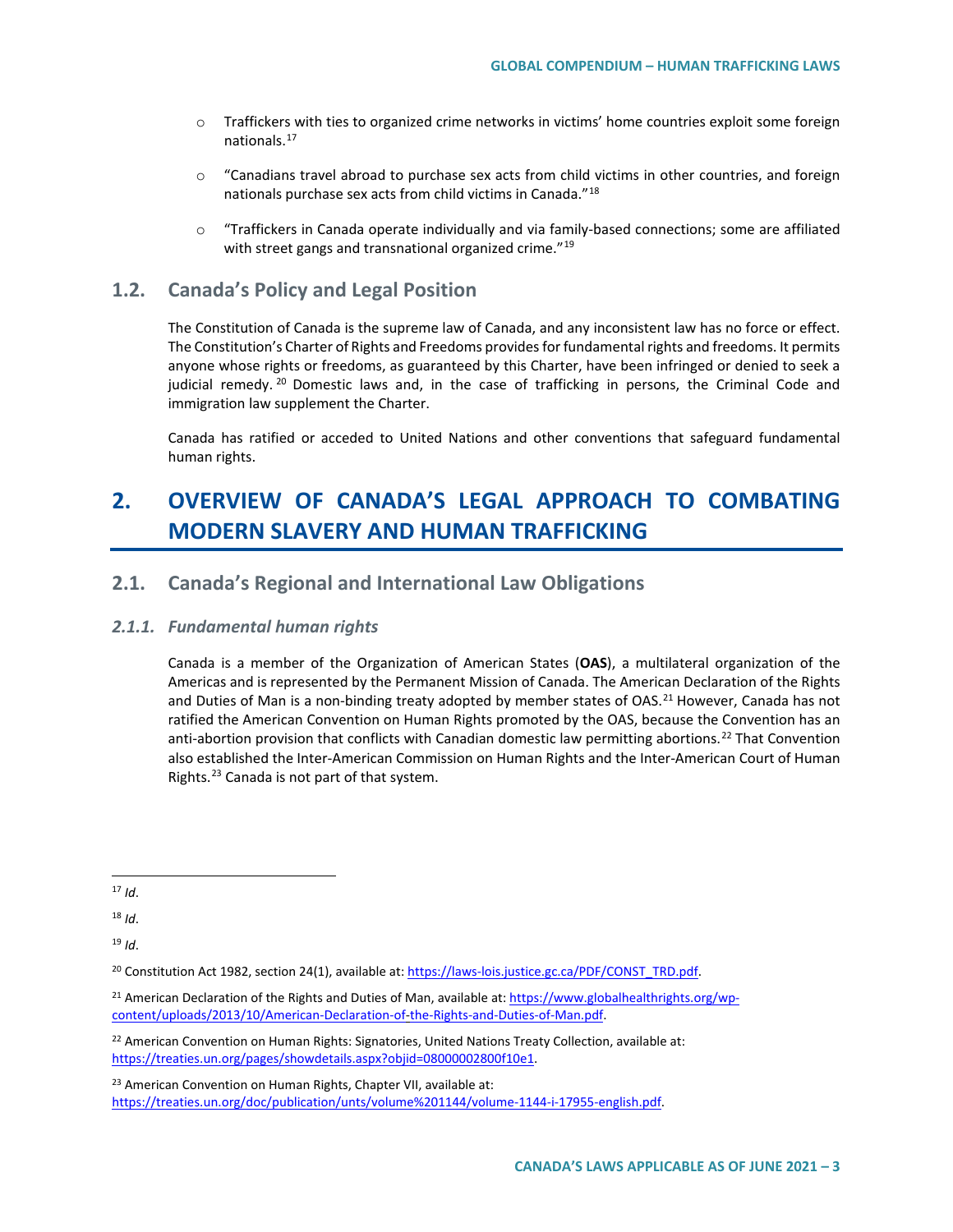Canada is a party to the UN conventions protecting fundamental human rights. It has ratified or acceded to the International Covenant on Civil and Political Rights<sup>[24](#page-3-0)</sup> and its Optional Protocol on complaint mechanism (1976),<sup>[25](#page-3-1)</sup> the International Covenant on Economic, Social and Cultural Rights (1976),<sup>26</sup> the Convention on the Elimination of All Forms of Discrimination against Women  $(1981)^{27}$  $(1981)^{27}$  $(1981)^{27}$  and its Optional Protocol (2002)<sup>[28](#page-3-4)</sup> and Inquiry Procedure (2002),  $29$  and the Convention on the Rights of the Child (1991)<sup>[30](#page-3-6)</sup> and its Optional Protocols on the Involvement of Children in Armed Conflict  $(2000)^{31}$  $(2000)^{31}$  $(2000)^{31}$  and on the Sale of Children, Child Prostitution, and Child Pornography (2005).<sup>[32](#page-3-8)</sup>

Canada has also ratified 25 ILO Conventions, which are currently in force, including the Minimum Age Convention (No. 138)<sup>[33](#page-3-9)</sup> and the Worst Forms of Child Labour Convention (No. 182).<sup>[34](#page-3-10)</sup>

<span id="page-3-5"></span><sup>29</sup> *Inquiry Procedure*, United Nations Human Rights: Office of the High Commissioner, available at: [https://www.ohchr.org/en/hrbodies/cedaw/pages/inquiryprocedure.aspx.](https://www.ohchr.org/en/hrbodies/cedaw/pages/inquiryprocedure.aspx)

<span id="page-3-6"></span><sup>30</sup> United Nations Convention on the Rights of the Child: Signatories, United Nations Treaty Collection, available at: [https://treaties.un.org/Pages/ViewDetails.aspx?src=IND&mtdsg\\_no=IV-11&chapter=4.](https://treaties.un.org/Pages/ViewDetails.aspx?src=IND&mtdsg_no=IV-11&chapter=4)

<span id="page-3-0"></span><sup>&</sup>lt;sup>24</sup> International Covenant on Civil and Political Rights: Signatories, United Nations Treaty Collection, available at: [https://treaties.un.org/pages/ViewDetails.aspx?src=treaty&mtdsg\\_no=iv-4&chapter=4&clang=\\_en.](https://treaties.un.org/pages/ViewDetails.aspx?src=treaty&mtdsg_no=iv-4&chapter=4&clang=_en)

<span id="page-3-1"></span><sup>&</sup>lt;sup>25</sup> Optional Protocol to the International Covenant on Civil and Political Rights: Signatories, United Nations Treaty Collection, available at[: https://treaties.un.org/Pages/ViewDetails.aspx?src=TREATY&mtdsg\\_no=IV-5&chapter=4.](https://treaties.un.org/Pages/ViewDetails.aspx?src=TREATY&mtdsg_no=IV-5&chapter=4)

<span id="page-3-2"></span><sup>&</sup>lt;sup>26</sup> International Covenant on Economic, Social and Cultural Rights: Signatories, United Nations Treaty Collection, available at: [https://treaties.un.org/Pages/ViewDetails.aspx?src=TREATY&mtdsg\\_no=IV-3&chapter=4.](https://treaties.un.org/Pages/ViewDetails.aspx?src=TREATY&mtdsg_no=IV-3&chapter=4)

<span id="page-3-3"></span><sup>&</sup>lt;sup>27</sup> Convention on the Elimination of All Forms of Discrimination against Women: Signatories, United Nations Treaty Collection, available at[: https://treaties.un.org/Pages/ViewDetails.aspx?src=TREATY&mtdsg\\_no=IV-8&chapter=4.](https://treaties.un.org/Pages/ViewDetails.aspx?src=TREATY&mtdsg_no=IV-8&chapter=4)

<span id="page-3-4"></span><sup>&</sup>lt;sup>28</sup> Optional Protocol to the Convention on the Elimination of All Forms of Discrimination against Women: Signatories, United Nations Treaty Protocol, available at[: https://treaties.un.org/Pages/ViewDetails.aspx?src=TREATY&mtdsg\\_no=IV-8](https://treaties.un.org/Pages/ViewDetails.aspx?src=TREATY&mtdsg_no=IV-8-b&chapter=4&clang=_en) b&chapter=4&clang= en.

<span id="page-3-7"></span><sup>&</sup>lt;sup>31</sup> Optional Protocol to the Convention on the Rights of the Child on the Involvement of Children in Armed Conflict: Signatories, United Nations Treaty Collection, available at[: https://treaties.un.org/Pages/ViewDetails.aspx?src=TREATY&mtdsg\\_no=IV-11](https://treaties.un.org/Pages/ViewDetails.aspx?src=TREATY&mtdsg_no=IV-11-b&chapter=4&clang=_en) [b&chapter=4&clang=\\_en.](https://treaties.un.org/Pages/ViewDetails.aspx?src=TREATY&mtdsg_no=IV-11-b&chapter=4&clang=_en)

<span id="page-3-8"></span><sup>&</sup>lt;sup>32</sup> Optional Protocol to the Convention on the Rights of the Child on the Sale of Children, Child Prostitution and Child Pornography: Signatories, United Nations Treaty Collection, available at: [https://treaties.un.org/Pages/ViewDetails.aspx?src=TREATY&mtdsg\\_no=IV-11-c&chapter=4&clang=\\_en.](https://treaties.un.org/Pages/ViewDetails.aspx?src=TREATY&mtdsg_no=IV-11-c&chapter=4&clang=_en)

<span id="page-3-9"></span><sup>33</sup> C138 - Minimum Age Convention, 1973 (No. 138), available at: [http://www.ilo.org/dyn/normlex/en/f?p=NORMLEXPUB:12100:0::NO::P12100\\_ilo\\_code:C138.](http://www.ilo.org/dyn/normlex/en/f?p=NORMLEXPUB:12100:0::NO::P12100_ilo_code:C138)

<span id="page-3-10"></span><sup>34</sup> C182 — Worst Forms of Child Labour Convention, 1999 (No. 182), available at: [https://www.ilo.org/dyn/normlex/en/f?p=NORMLEXPUB:12100:0::NO::P12100\\_ILO\\_CODE:C182.](https://www.ilo.org/dyn/normlex/en/f?p=NORMLEXPUB:12100:0::NO::P12100_ILO_CODE:C182)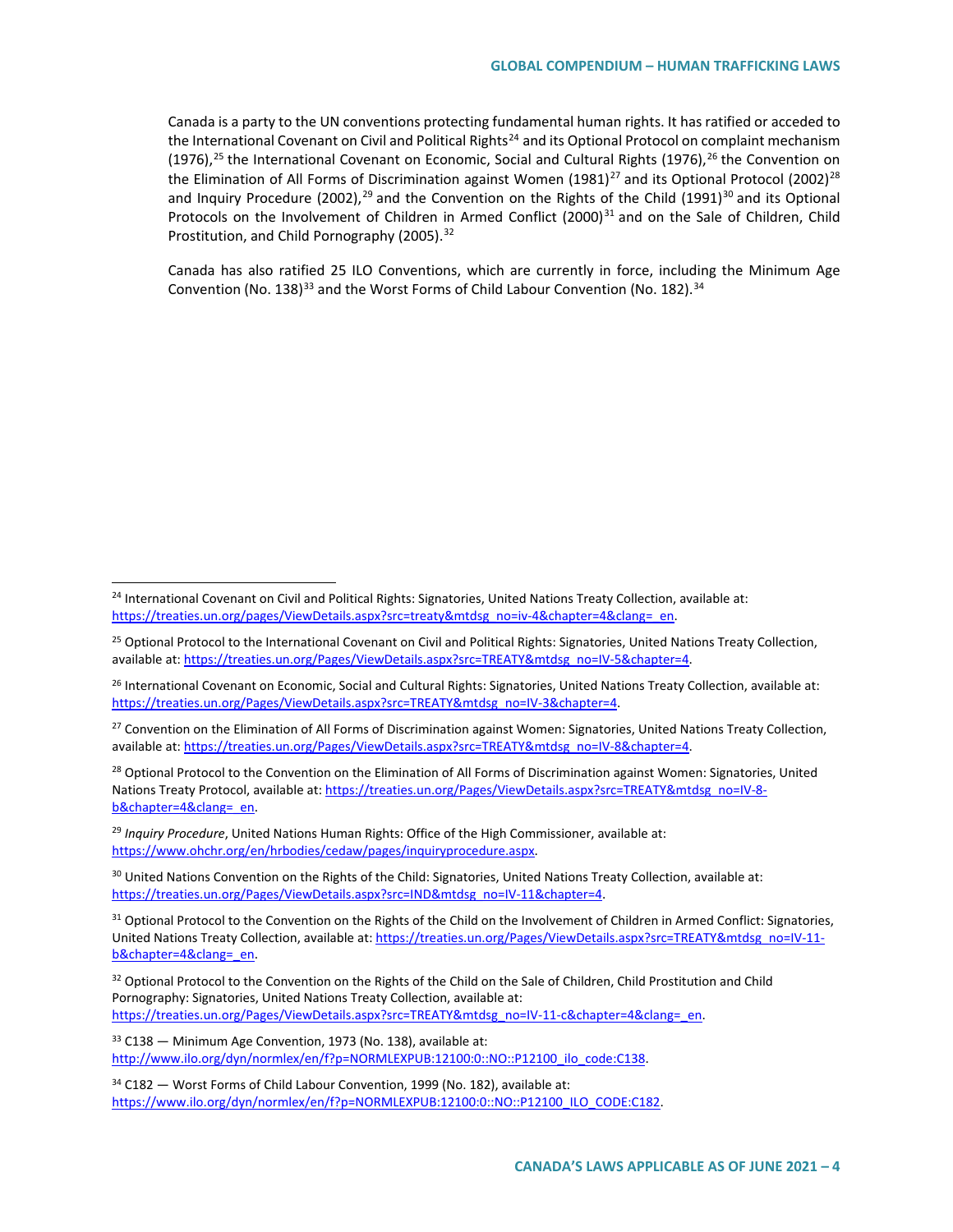#### *2.1.2. Slavery and trafficking*

In 2002, Canada ratified the UN Convention against Transnational Organized Crime<sup>[35](#page-4-0)</sup> and the related Protocol to Prevent, Suppress and Punish Trafficking in Persons, Especially Women and Children (**Palermo**  Protocol)<sup>[36](#page-4-1)</sup> and the related Protocol Against the Smuggling of Migrants by Land, Sea and Air.<sup>[37](#page-4-2)</sup>

#### *2.1.3. Effect under Canada's law*

Canada has acceded to the Vienna Convention on the Law of Treaties of 1969.<sup>[38](#page-4-3)</sup> Article 26 of that Convention provides that every treaty in force is binding upon its parties, which must perform the treaties in good faith.<sup>[39](#page-4-4)</sup> Article 27 provides that a party may not invoke its internal law to justify its failure to perform a treaty.<sup>[40](#page-4-5)</sup>

While the ratification of a treaty creates international obligations on Canada, the treaty obligations do not have the force of law until the Parliament of Canada passes an Act, to which the Governor General assents on behalf of the Queen, to incorporate the treaty into domestic law.<sup>[41](#page-4-6)</sup>

## **2.2. Human Rights Protections Under Canada's Law**

Canada protects human rights through its Charter of Rights and Freedoms, which is the first part of the Constitution Act 1982.<sup>[42](#page-4-7)</sup> The Criminal Code and immigration laws supplement these protections.

## **2.3. Criminalization of Modern Slavery**

The Criminal Code and the Immigration and Refugee Protection Act make trafficking in persons a crime.<sup>[43](#page-4-8)</sup>

<span id="page-4-0"></span><sup>35</sup> United Nations Convention against Transnational Organized Crime: Signatories, United Nations Treaty Collection, available at: [https://treaties.un.org/pages/ViewDetails.aspx?src=TREATY&mtdsg\\_no=XVIII-12&chapter=18&clang=\\_en.](https://treaties.un.org/pages/ViewDetails.aspx?src=TREATY&mtdsg_no=XVIII-12&chapter=18&clang=_en)

<span id="page-4-1"></span><sup>&</sup>lt;sup>36</sup> Protocol to Prevent, Suppress and Punish Trafficking in Persons, Especially Women and Children, supplementing the United Nations Convention against Transnational Organized Crime: Signatories, United Nations Treaty Collection, available at: [https://treaties.un.org/Pages/ViewDetails.aspx?src=TREATY&mtdsg\\_no=XVIII-12-a&chapter=18.](https://treaties.un.org/Pages/ViewDetails.aspx?src=TREATY&mtdsg_no=XVIII-12-a&chapter=18)

<span id="page-4-2"></span><sup>&</sup>lt;sup>37</sup> Protocol against the Smuggling of Migrants by Land, Sea and Air, supplementing the United Nations Convention against Transnational Organized Crime*,* United Nations Treaty Collection, available at: [https://treaties.un.org/Pages/ViewDetails.aspx?src=TREATY&mtdsg\\_no=XVIII-12-b&chapter=18.](https://treaties.un.org/Pages/ViewDetails.aspx?src=TREATY&mtdsg_no=XVIII-12-b&chapter=18)

<span id="page-4-3"></span><sup>&</sup>lt;sup>38</sup> Vienna Convention on the Law of Treaties of 1969: Signatories, United Nations Treaty Collection, available at: [https://treaties.un.org/pages/ViewDetailsIII.aspx?src=TREATY&mtdsg\\_no=XXIII-1&chapter=23&Temp=mtdsg3&clang=\\_en.](https://treaties.un.org/pages/ViewDetailsIII.aspx?src=TREATY&mtdsg_no=XXIII-1&chapter=23&Temp=mtdsg3&clang=_en)

<span id="page-4-4"></span><sup>&</sup>lt;sup>39</sup> Vienna Convention on the Law of Treaties, article 26, available at: [https://legal.un.org/ilc/texts/instruments/english/conventions/1\\_1\\_1969.pdf.](https://legal.un.org/ilc/texts/instruments/english/conventions/1_1_1969.pdf)

<span id="page-4-5"></span><sup>40</sup> *Id*., Article 27.

<span id="page-4-6"></span><sup>41</sup> Constitution Act 1867, sections 55 and 132, available at: [https://laws-lois.justice.gc.ca/PDF/CONST\\_TRD.pdf.](https://laws-lois.justice.gc.ca/PDF/CONST_TRD.pdf)

<span id="page-4-7"></span><sup>42</sup> Constitution Act 1982, Part 1, available at[: https://laws-lois.justice.gc.ca/PDF/CONST\\_TRD.pdf.](https://laws-lois.justice.gc.ca/PDF/CONST_TRD.pdf)

<span id="page-4-8"></span><sup>43</sup> Criminal Code 1985, sections 279.01 and 279.011, available at: [https://laws-lois.justice.gc.ca/PDF/C-46.pdf;](https://laws-lois.justice.gc.ca/PDF/C-46.pdf) Immigration and Refugee Protection Act 2001, section 118, available at[: https://laws.justice.gc.ca/PDF/I-2.5.pdf.](https://laws.justice.gc.ca/PDF/I-2.5.pdf)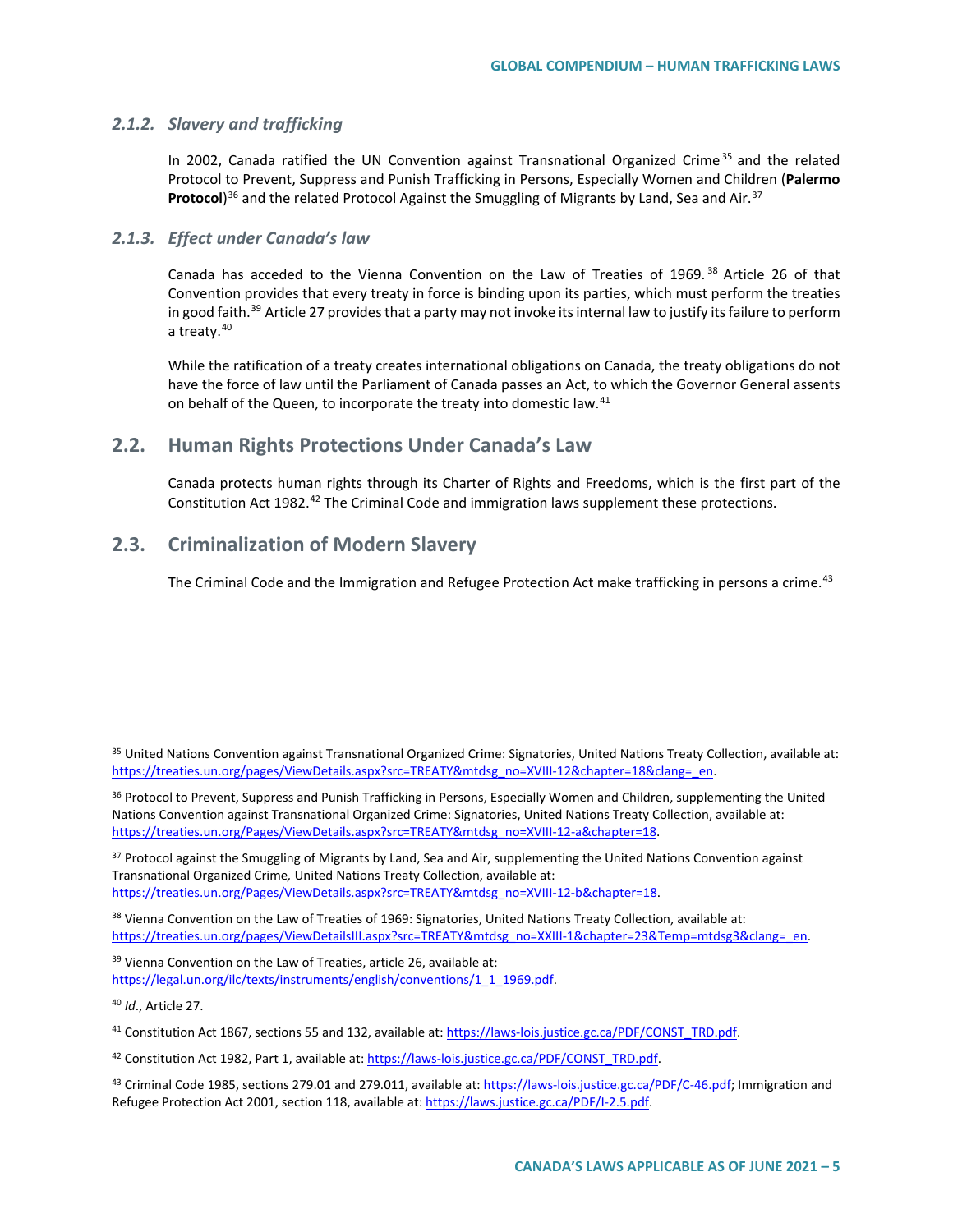## **2.4. Supply Chain Reporting**

Canada does not have legislation to require businesses to monitor and report human trafficking or forced labour in their supply chains. However, the Parliament has before it a modern slavery bill that would impose those reporting obligations on major corporations.<sup>[44](#page-5-0)</sup>

## **2.5. Investigation, Prosecution, and Enforcement**

#### *2.5.1. Investigation and prosecution of criminal offenses*

Federal, provincial, and municipal police are responsible for investigating crimes. The Royal Canadian Mounted Police (**RCMP**) is the federal police service. Most provinces and territories contract out their law enforcement responsibilities to the RCMP.

The Canada Border Services Agency is also responsible for enforcement of migration, customs, and related laws. It facilitates the flow of legitimate travelers and trade.

The Public Prosecution Service of Canada led by the Director of Public Prosecutions is the national prosecuting authority responsible for prosecuting federal criminal offences.

A victim can bring a private prosecution for a human trafficking offence with the consent of the Attorney General of Canada or the judge of the court in which the case is commenced.<sup>[45](#page-5-1)</sup>

Investigatory and prosecutorial functions with respect to the crime of trafficking in persons are generally the same as for other crimes under the Criminal Code, except the National Strategy calls for various government departments and agencies to work together on combating human trafficking.<sup>[46](#page-5-2)</sup>

Investigators have search and seizure powers, as well as the power to require persons to attend examinations and to produce all required documents.<sup>[47](#page-5-3)</sup>

#### *2.5.2. Mutual assistance/international cooperation*

As a whole-of-government approach, the National Strategy to Combat Human Trafficking 2019–2024 sets out a comprehensive way forward to address human trafficking.<sup>[48](#page-5-4)</sup> It brings together all federal efforts that aim to address human trafficking in Canada and abroad. It frames federal activities under the internationally recognized pillars of prevention, protection, prosecution, and partnerships and adds a new pillar of "empowerment." Canada has added this new focus area to enhance support and services to victims affected by this crime. With the addition of the new empowerment pillar, the National Strategy enhances, consolidates, and coordinates Canada's actions and initiatives to combat human trafficking domestically and internationally through a victim-centered, survivor-informed, and gender-responsive lens. The Government supports anti-human trafficking efforts abroad through the Anti-Crime Capacity Building

<span id="page-5-0"></span> <sup>44</sup> Bill S-216: An Act to enact the Modern Slavery Act and to amend the Customs Tariff, available at: [https://parl.ca/DocumentViewer/en/43-2/bill/S-216/first-reading.](https://parl.ca/DocumentViewer/en/43-2/bill/S-216/first-reading)

<span id="page-5-1"></span><sup>&</sup>lt;sup>45</sup> Criminal Code 1985, section 574(3), available at[: https://laws-lois.justice.gc.ca/PDF/C-46.pdf;](https://laws-lois.justice.gc.ca/PDF/C-46.pdf) Immigration and Refugee Protection Act 2001, section 117, available at[: https://laws.justice.gc.ca/PDF/I-2.5.pdf.](https://laws.justice.gc.ca/PDF/I-2.5.pdf)

<span id="page-5-2"></span><sup>46</sup> *National Strategy To Combat Human Trafficking 2019-2024*, Government of Canada, available at: [https://www.publicsafety.gc.ca/cnt/rsrcs/pblctns/2019-ntnl-strtgy-hmnn-trffc/2019-ntnl-strtgy-hmnn-trffc-en.pdf.](https://www.publicsafety.gc.ca/cnt/rsrcs/pblctns/2019-ntnl-strtgy-hmnn-trffc/2019-ntnl-strtgy-hmnn-trffc-en.pdf)

<span id="page-5-3"></span><sup>47</sup> Criminal Code 1985, sections 117.02 and 488.1, available at[: https://laws-lois.justice.gc.ca/PDF/C-46.pdf.](https://laws-lois.justice.gc.ca/PDF/C-46.pdf)

<span id="page-5-4"></span><sup>48</sup> *National Strategy To Combat Human Trafficking 2019-2024*, Government of Canada, available at: [https://www.publicsafety.gc.ca/cnt/rsrcs/pblctns/2019-ntnl-strtgy-hmnn-trffc/2019-ntnl-strtgy-hmnn-trffc-en.pdf.](https://www.publicsafety.gc.ca/cnt/rsrcs/pblctns/2019-ntnl-strtgy-hmnn-trffc/2019-ntnl-strtgy-hmnn-trffc-en.pdf)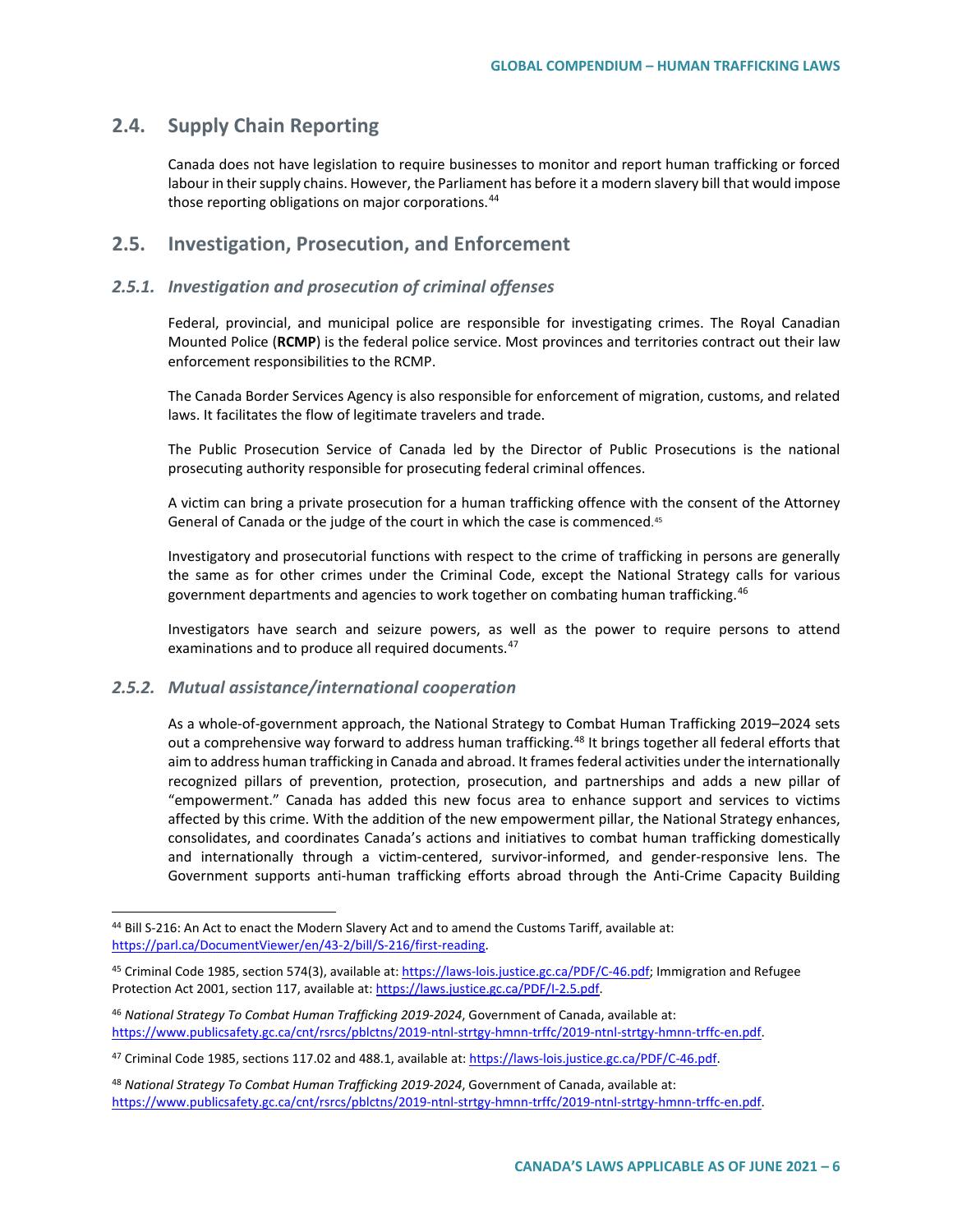Program, which has a mandate to enhance the capacity of beneficiary states to prevent and respond to threats posed by international criminal activity.<sup>[49](#page-6-0)</sup>

Canada has reinforced its human trafficking efforts through global commitments, including the 2030 Agenda for Sustainable Development<sup>[50](#page-6-1)</sup> and the Global Compact for Safe, Orderly and Regular Migration.<sup>[51](#page-6-2)</sup> Both include targets for countering the human trafficking crime.

The Canadian Government has established Project PROTECT, a public-private sector partnership that targets human trafficking for the purposes of sexual exploitation by focusing on the money laundering aspect of the crime.<sup>[52](#page-6-3)</sup> Financial Transactions and Reports Analysis Centre of Canada sends actionable financial intelligence to Canada's municipal, provincial, and federal police forces for further investigation. By following the money, investigators have been able to identify perpetrators and protect their victims.

# **3. CANADA'S FEDERAL CRIMINAL OFFENSES RELATING TO SLAVERY, SLAVERY-LIKE CONDITIONS, AND HUMAN TRAFFICKING**

## **3.1. Overview of Criminal Offenses**

The Criminal Code and the Immigration and Refugee Protection Act provide human trafficking offences.<sup>[53](#page-6-4)</sup>

#### *3.1.1. Criminal Code*

Section 279.01 establishes the terms for the criminal offence of human trafficking:

(1) Every person who recruits, transports, transfers, receives, holds, conceals, or harbours a person, or exercises control, direction or influence over the movements of a person, for the purpose of exploiting them or facilitating their exploitation is guilty of an indictable offence and liable (a) to imprisonment for life and to a minimum punishment of imprisonment for a term of five years if they kidnap, commit an aggravated assault or aggravated sexual assault against, or cause death to, the victim during the commission of the offence; or (b) to imprisonment for a term of not more than 14 years and to a minimum punishment of imprisonment for a term of four years in any other case.

(2) No consent to the activity that forms the subject-matter of a charge under subsection (1) is valid.

(3) For the purposes of subsections (1) and 279.011(1), evidence that a person who is not exploited lives with or is habitually in the company of a person who is exploited is proof, in the absence of

<span id="page-6-2"></span><sup>51</sup> Global Compact for Safe, Orderly and Regular Migration, available at: https://refugeesmigrants.un.org/sites/default/files/180711\_final\_draft\_0.pdf.

<span id="page-6-0"></span> <sup>49</sup> *Security capacity-building programs*, Government of Canada, available at[: https://www.international.gc.ca/world](https://www.international.gc.ca/world-monde/issues_development-enjeux_developpement/peace_security-paix_securite/capacity_building-renforcement_capacites.aspx?lang=eng)[monde/issues\\_development-enjeux\\_developpement/peace\\_security-paix\\_securite/capacity\\_building](https://www.international.gc.ca/world-monde/issues_development-enjeux_developpement/peace_security-paix_securite/capacity_building-renforcement_capacites.aspx?lang=eng)renforcement\_capacites.aspx?lang=eng.

<span id="page-6-1"></span><sup>50</sup> *Transforming our World: The 2030 Agenda for Sustainable Development*, United Nations Department of Economic and Social Affairs, available at[: https://sdgs.un.org/publications/transforming-our-world-2030-agenda-sustainable-development-17981.](https://sdgs.un.org/publications/transforming-our-world-2030-agenda-sustainable-development-17981)

<span id="page-6-3"></span><sup>52</sup> *Project PROTECT Public Service Renewal in Action*, Financial Transactions and Reports Analysis Centre of Canada, available at: [https://www.fintrac-canafe.gc.ca/emplo/psr-eng.pdf.](https://www.fintrac-canafe.gc.ca/emplo/psr-eng.pdf)

<span id="page-6-4"></span><sup>53</sup> Criminal Code 1985, sections 279.01 and 279.011, available at: [https://laws-lois.justice.gc.ca/PDF/C-46.pdf;](https://laws-lois.justice.gc.ca/PDF/C-46.pdf) Immigration and Refugee Protection Act 2001, section 118, available at[: https://laws.justice.gc.ca/PDF/I-2.5.pdf.](https://laws.justice.gc.ca/PDF/I-2.5.pdf)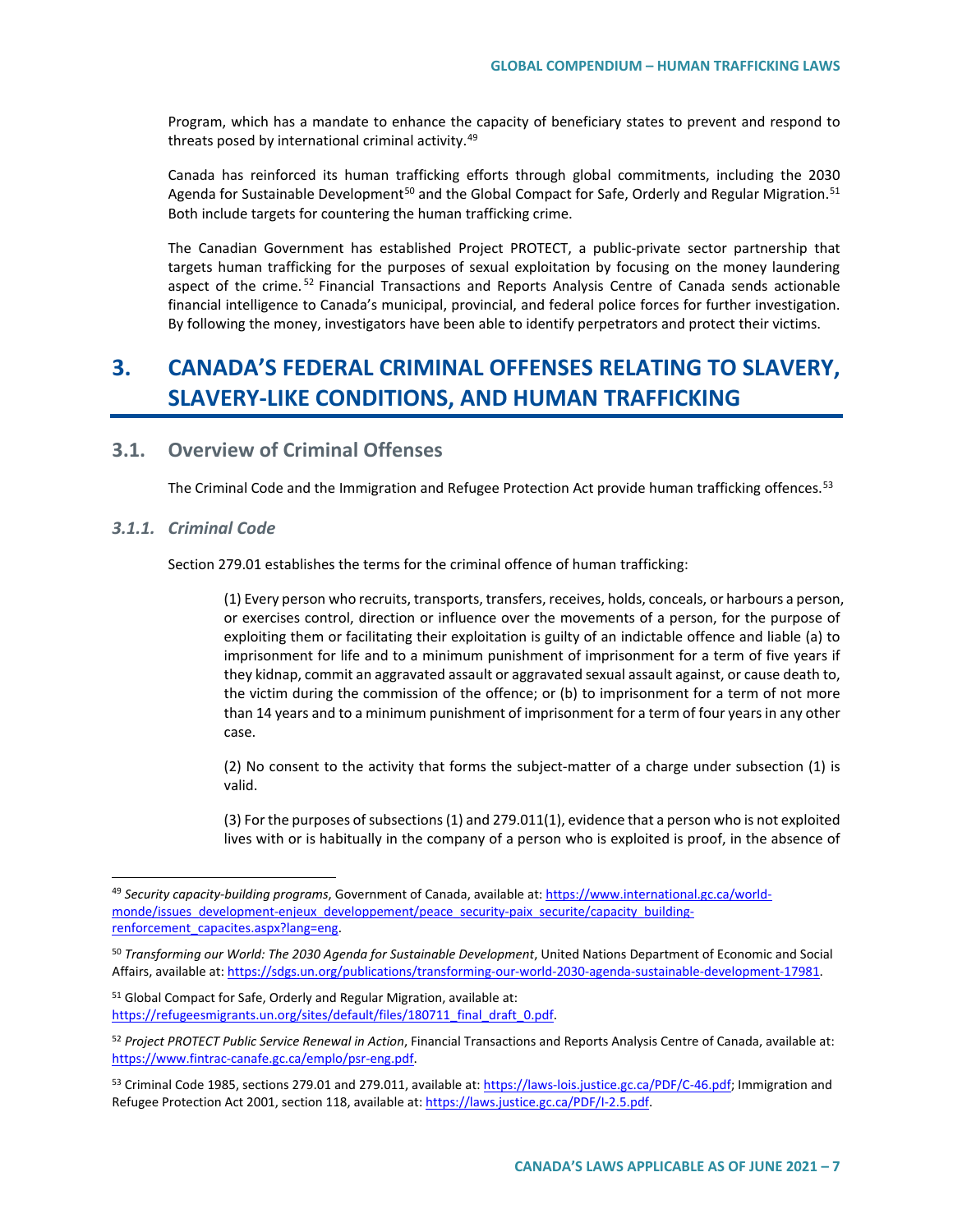evidence to the contrary, that the person exercises control, direction, or influence over the movements of that person for the purpose of exploiting them or facilitating their exploitation.<sup>[54](#page-7-0)</sup>

Section 279.02 provides that every person who receives a financial or other material benefit, knowing that it is obtained by or derived directly or indirectly from the commission of an offence under subsection 279.01(1), is guilty of (a) an indictable offence and liable to imprisonment for a term of not more than 10 years; or (b) an offence punishable on summary conviction.<sup>[55](#page-7-1)</sup>

Section 279.03 provides that every person who, for the purpose of committing or facilitating an offence under subsection 279.01(1), conceals, removes, withholds, or destroys any travel document that belongs to another person or an document that establishes or purports to establish another person's identity or immigration status, whether or not the document is of Canadian origin or is authentic, is guilty of (a) an indictable offence and liable to imprisonment for a term of not more than five years; or (b) an offence punishable on summary conviction.<sup>[56](#page-7-2)</sup>

Section 279.04 provides that:

(1) For the purposes of sections 279.01 to 279.03, a person exploits another person if they cause them to provide, or offer to provide, labour or a service by engaging in conduct that, in the circumstances, a person could reasonably expect to cause the other person to believe would threaten their safety or the safety of a person known to them if they failed to provide, or offer to provide, the labour or service.

(2) In determining whether an accused exploits another person under subsection (1), the Court may consider, among other factors, whether the accused (a) used or threatened to use force or another form of coercion; (b) used deception; or (c) abused a position of trust, power, or authority.[57](#page-7-3)

Section 787 provides that unless otherwise provided by law, every person who is convicted of an offence punishable on summary conviction is liable to a fine of not more than CAD 5,000, to a term of imprisonment of not more than two years less a day, or to both.<sup>[58](#page-7-4)</sup>

Section 279.04 adds a requirement for exploitation that the Palermo Protocol does not have. The additional requirement is conduct that, in the circumstances, a person could reasonably expect to cause other persons to believe threatens their safety (**Safety Threatened Requirement**).[59](#page-7-5) Also unlike the Palermo Convention, the exploitation definition does not name prostitution and other forms of sexual exploitation, slavery, practices similar to slavery, forced labour, and servitude.<sup>[60](#page-7-6)</sup> But the Criminal Code has separate offences for sexual exploitation.

Section 153 of the Criminal Code provides for the offence of young person sexual exploitation:

(1) Every person commits an offence who is in a position of trust or authority towards a young person, who is a person with whom the young person is in a relationship of dependency, or who

<span id="page-7-6"></span><sup>60</sup> *Id*.

<span id="page-7-0"></span><sup>54</sup> Criminal Code 1985, section 279.01, available at: [https://laws-lois.justice.gc.ca/PDF/C-46.pdf.](https://laws-lois.justice.gc.ca/PDF/C-46.pdf)

<span id="page-7-1"></span><sup>55</sup> *Id*., section 279.02.

<span id="page-7-2"></span><sup>56</sup> *Id*., section 279.03.

<span id="page-7-3"></span><sup>57</sup> *Id*., section 279.04.

<span id="page-7-4"></span><sup>58</sup> *Id*., section 787.

<span id="page-7-5"></span><sup>59</sup> *Id*., section 279.04(1).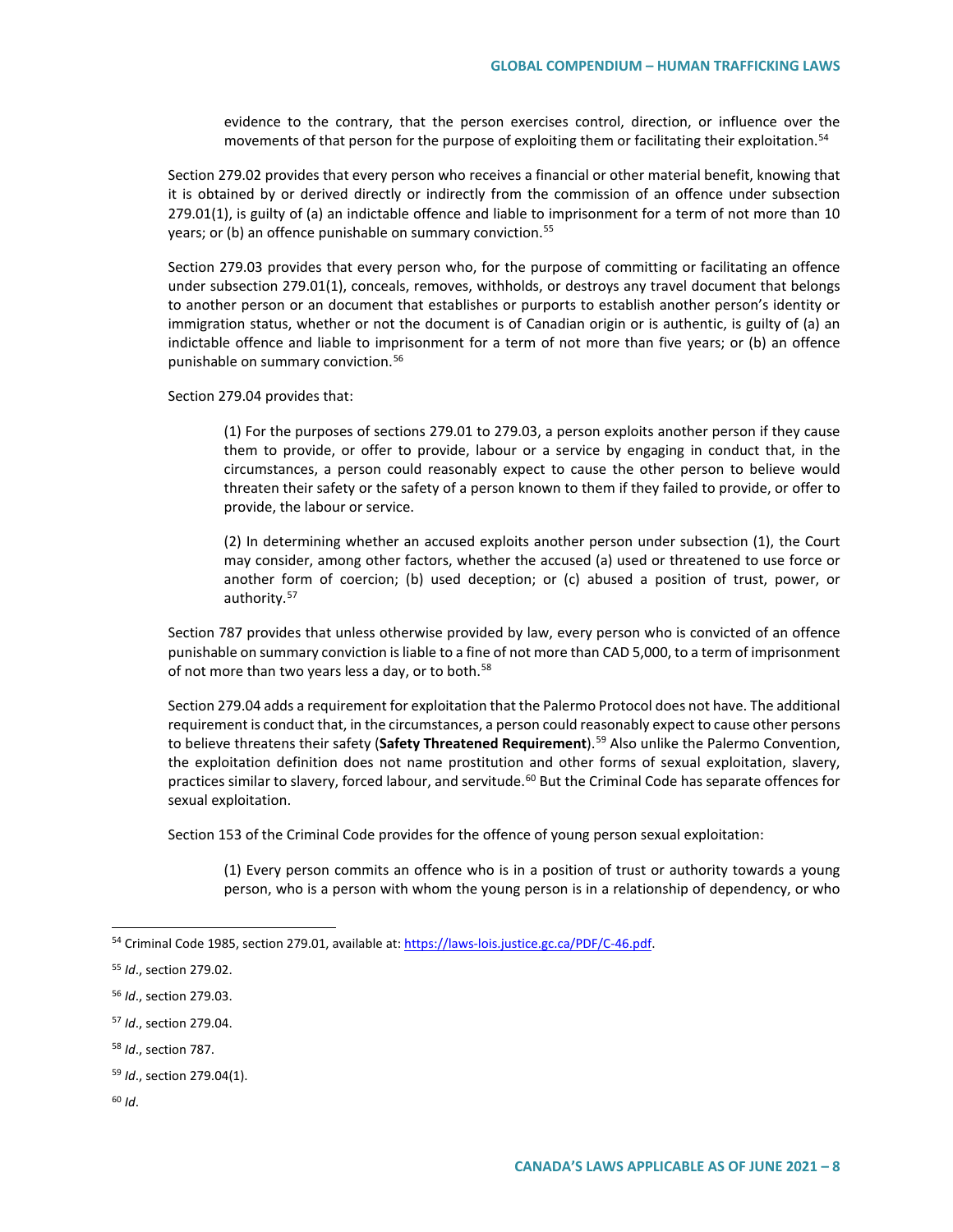is in a relationship with a young person that is exploitative of the young person, and who (a) for a sexual purpose, touches, directly or indirectly, with a part of the body or with an object, any part of the young person's body; or (b) for a sexual purpose, invites, counsels, or incites a young person to touch, directly or indirectly, with a part of the body or with an object, the body of any person, including the body of the person who so invites, counsels or incites and the body of the young person.

(1.1) Every person who commits an offence under subsection (1) (a) is guilty of an indictable offence and is liable to imprisonment for a term of not more than 14 years and to a minimum punishment of imprisonment for a term of one year; or (b) is guilty of an offence punishable on summary conviction and is liable to imprisonment for a term of not more than two years less a day and to a minimum punishment of imprisonment for a term of 90 days.

(1.2) A judge may infer that a person is in a relationship with a young person that is exploitative of the young person from the nature and circumstances of the relationship, including (a) the age of the young person; (b) the age difference between the person and the young person; (c) the evolution of the relationship; and (d) the degree of control or influence by the person over the young person.

(2) In this section, young person means a person 16 years of age or more but under the age of 18  $years<sup>61</sup>$  $years<sup>61</sup>$  $years<sup>61</sup>$ 

Section 286 of the Criminal Code provides an offence for sexual services for consideration:

Section 286.1 provides:

(1) Everyone who, in any place, obtains for consideration, or communicates with anyone for the purpose of obtaining for consideration, the sexual services of a person is guilty of:

(a) an indictable offence and liable to imprisonment for a term of not more than five years and a minimum punishment of, (i) in the case where the offence is committed in a public place, or in any place open to public view, that is or is next to a park or the grounds of a school or religious institution or that is or is next to any other place where persons under the age of 18 can reasonably be expected to be present, (A) for a first offence, a fine of CAD 2,000, and (B) for each subsequent offence, a fine of CAD 4,000, or (ii) in any other case, (A) for a first offence, a fine of CAD 1,000, and (B) for each subsequent offence, a fine of CAD 2,000; or

(b) an offence punishable on summary conviction and liable to a fine of not more than CAD 5,000, to imprisonment for a term of not more than two years less a day, or to both, and to a minimum punishment of, (i) in the case referred to in subparagraph (a)(i), (A) for a first offence, a fine of CAD 1,000, and (B) for each subsequent offence, a fine of CAD 2,000, or (ii) in any other case, (A) for a first offence, a fine of CAD 500, and (B) for each subsequent offence, a fine of CAD 1,000.

(2) Everyone who, in any place, obtains for consideration, or communicates with anyone for the purpose of obtaining for consideration, the sexual services of a person under the age of 18 years is guilty of an indictable offence and liable to imprisonment for a term of not more than 10 years and to a minimum

<span id="page-8-0"></span><sup>&</sup>lt;sup>61</sup> Criminal Code 1985, section 153, available at[: https://laws-lois.justice.gc.ca/PDF/C-46.pdf.](https://laws-lois.justice.gc.ca/PDF/C-46.pdf)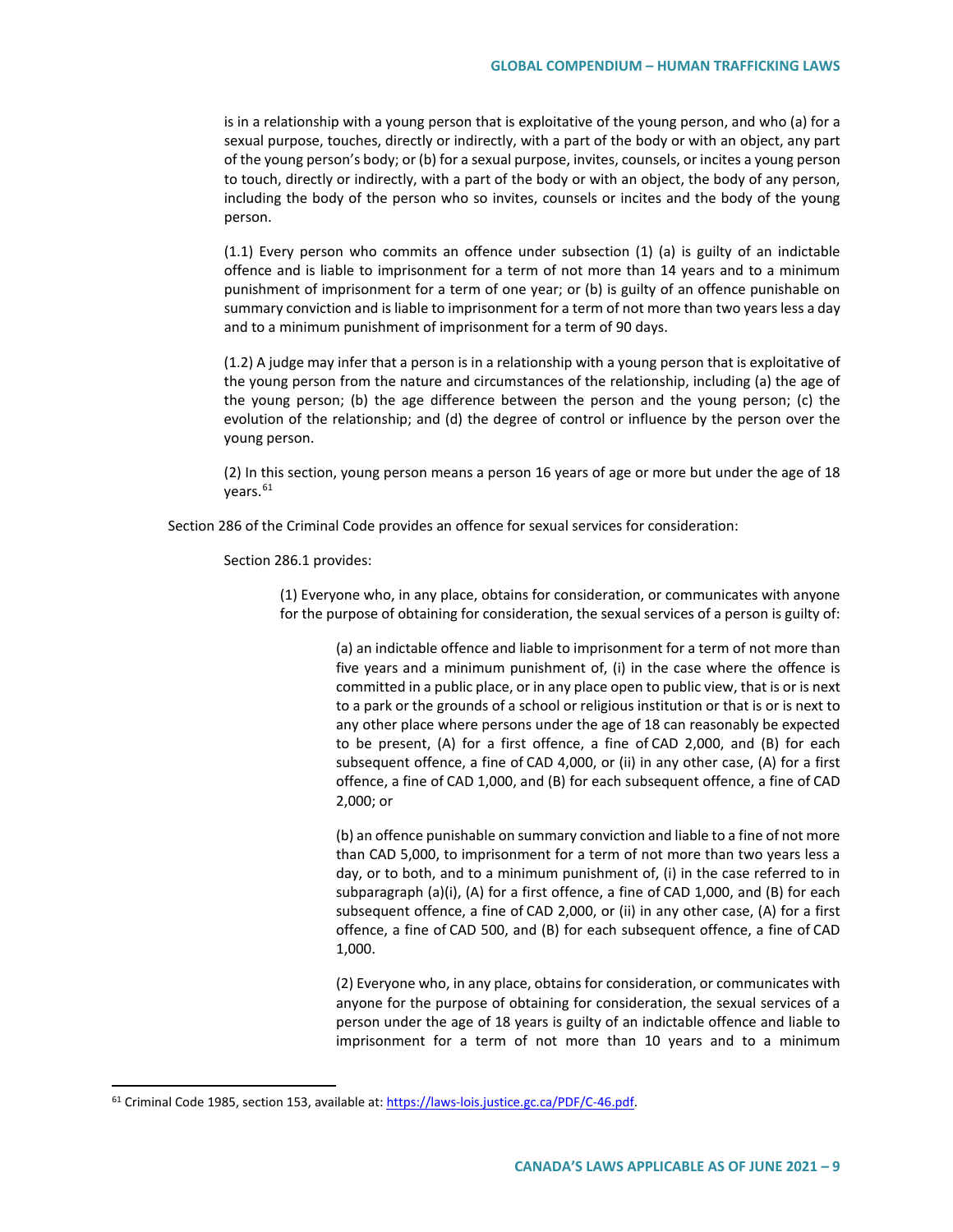punishment of imprisonment for a term of (a) for a first offence, six months; and (b) for each subsequent offence, one year.

#### Section 286.2 states:

(1) Every person who receives a financial or other material benefit, knowing that it is obtained by or derived directly or indirectly from the commission of an offence under subsection 286.1(1), is guilty of (a) an indictable offence and liable to imprisonment for a term of not more than 10 years; or (b) an offence punishable on summary conviction.

(2) Everyone who receives a financial or other material benefit, knowing that it is obtained by or derived directly or indirectly from the commission of an offence under subsection 286.1(2), is guilty of an indictable offence and liable to imprisonment for a term of not more than 14 years and to a minimum punishment of imprisonment for a term of two years.

(3) For the purposes of subsections (1) and (2), evidence that a person lives with or is habitually in the company of a person who offers or provides sexual services for consideration is proof, in the absence of evidence to the contrary, that the person received a financial or other material benefit from those services.

(4) Subject to subsection (5), subsections (1) and (2) do not apply to a person who receives the benefit (a) in the context of a legitimate living arrangement with the person from whose sexual services the benefit is derived; (b) as a result of a legal or moral obligation of the person from whose sexual services the benefit is derived; (c) in consideration for a service or good that they offer, on the same terms and conditions, to the general public; or (d) in consideration for a service or good that they do not offer to the general public but that they offered or provided to the person from whose sexual services the benefit is derived, if they did not counsel or encourage that person to provide sexual services and the benefit is proportionate to the value of the service or good.

(5) Subsection (4) does not apply to a person who commits an offence under subsection (1) or (2) if that person (a) used, threatened to use, or attempted to use violence, intimidation, or coercion in relation to the person from whose sexual services the benefit is derived; (b) abused a position of trust, power, or authority in relation to the person from whose sexual services the benefit is derived; (c) provided a drug, alcohol, or any other intoxicating substance to the person from whose sexual services the benefit is derived for the purpose of aiding or abetting that person to offer or provide sexual services for consideration; (d) engaged in conduct, in relation to any person, that would constitute an offence under section 286.3; or (e) received the benefit in the context of a commercial enterprise that offers sexual services for consideration.

(6) If a person is convicted of an offence under this section, the sentencing court shall consider as an aggravating factor the fact that the person received the benefit in the context of a commercial enterprise that offers sexual services for consideration.

#### Section 286.3 states:

(1) Everyone who procures a person to offer or provide sexual services for consideration or, for the purpose of facilitating an offence under subsection 286.1(1), recruits, holds, conceals, or harbours a person who offers or provides sexual services for consideration, or exercises control, direction, or influence over the movements of that person, is guilty of an indictable offence and liable to imprisonment for a term of not more than 14 years.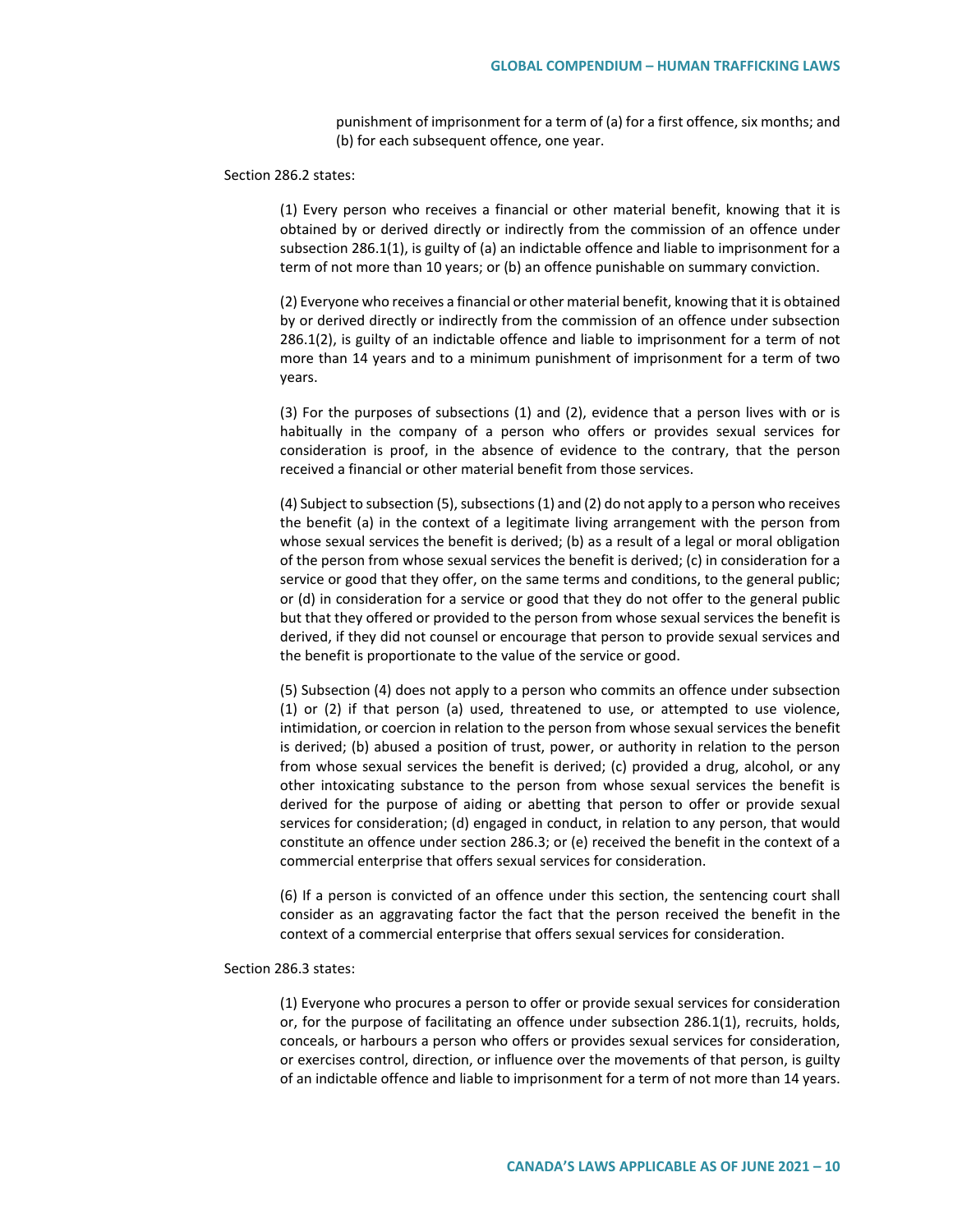(2) Everyone who procures a person under the age of 18 years to offer or provide sexual services for consideration or, for the purpose of facilitating an offence under subsection 286.1(2), recruits, holds, conceals, or harbours a person under the age of 18 who offers or provides sexual services for consideration, or exercises control, direction, or influence over the movements of that person, is guilty of an indictable offence and liable to imprisonment for a term of not more than 14 years and to a minimum punishment of imprisonment for a term of five years.<sup>[62](#page-10-0)</sup>

Victims may be excused for an offence. Section 17 of the Criminal Code provides that a person who commits an offence under compulsion by threats of immediate death or bodily harm from a person who is present when the offence is committed is excused for committing the offence if the person believes that the threats will be carried out and if the person is not a party to a conspiracy or association whereby the person is subject to compulsion.<sup>[63](#page-10-1)</sup> However, this section does not apply where the offence is high treason or treason, murder, piracy, attempted murder, sexual assault, sexual assault with a weapon, threats to a third party or causing bodily harm, aggravated sexual assault, forcible abduction, hostage taking, robbery, assault with a weapon or causing bodily harm, aggravated assault, unlawfully causing bodily harm, arson, or an offence under sections 280 to 283 (abduction and detention of young persons). [64](#page-10-2) This provision may excuse offences committed by certain victims because of compulsion from traffickers.

#### *3.1.2. Immigration and Refugee Protection Act (IRP Act)*

Section 118 provides that:

(1) no person shall knowingly organize the coming into Canada of one or more persons by means of abduction, fraud, deception, or use or threat of force or coercion.

(2) For the purpose of subsection (1), organize, with respect to persons, includes their recruitment or transportation and, after their entry into Canada, the receipt or harbouring of those persons.<sup>[65](#page-10-3)</sup>

Section 119 provides that a person shall not disembark a person or group of persons at sea for the purpose of inducing, aiding, or abetting them to come into Canada in contravention of this Act.<sup>[66](#page-10-4)</sup>

Section 120 provides that a person who contravenes section 118 or 119 is guilty of an offence and liable after conviction by way of indictment to a fine of not more than CAD 1 million to life imprisonment, or to both.<sup>[67](#page-10-5)</sup>

Section 121 provides that the court, in determining the penalty to be imposed under section 120, shall take into account whether (a) bodily harm or death occurred, or the life or safety of any person was endangered, as a result of the commission of the offence; (b) the commission of the offence was for the benefit of, at the direction of, or in association with a criminal organization; (c) the commission of the offence was for profit, whether or not any profit was realized; and (d) a person was subjected to humiliating or degrading

<span id="page-10-2"></span><sup>64</sup> *Id*.

<span id="page-10-4"></span><sup>66</sup> *Id*., section 119.

<span id="page-10-5"></span><sup>67</sup> *Id*., section 120.

<span id="page-10-0"></span> <sup>62</sup> *Id*., section 286.

<span id="page-10-1"></span><sup>63</sup> *Id*., section 17.

<span id="page-10-3"></span><sup>&</sup>lt;sup>65</sup> Immigration and Refugee Protection Act 2001, section 118, available at[: https://laws.justice.gc.ca/PDF/I-2.5.pdf.](https://laws.justice.gc.ca/PDF/I-2.5.pdf)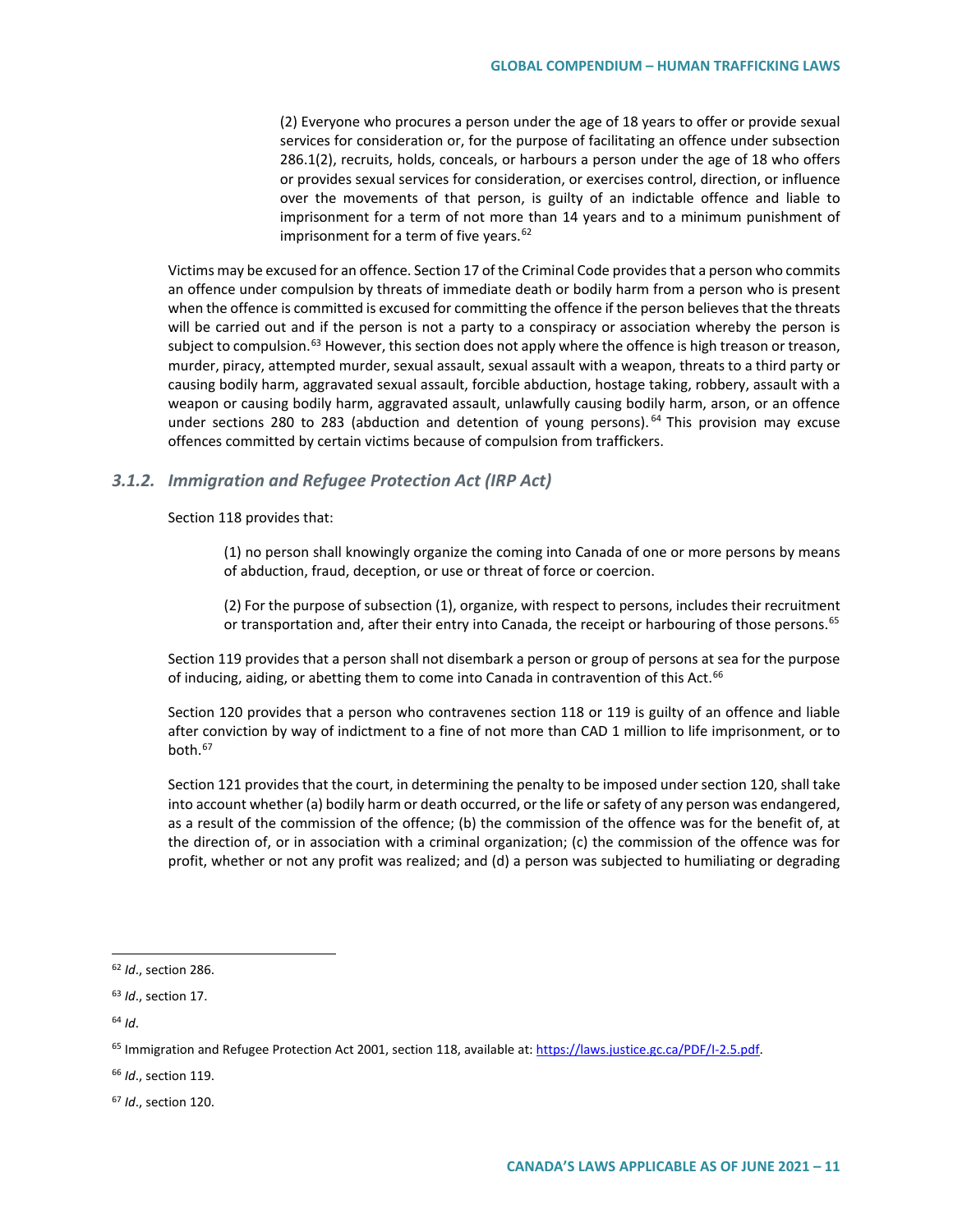treatment, including with respect to work or health conditions or sexual exploitation as a result of the commission of the offence.<sup>[68](#page-11-0)</sup>

Section 122(1) states that no person shall, in order to contravene this Act, (a) possess a passport, visa, or other document, of Canadian or foreign origin, that purports to establish or that could be used to establish a person's identity; (b) use such a document, including for the purpose of entering or remaining in Canada; or (c) import, export, or deal in such a document.<sup>[69](#page-11-1)</sup>

Section 123(1) provides that every person who contravenes: (a) paragraph 122(1)(a) is guilty of an offence and liable on conviction on indictment to a term of imprisonment of up to five years; and (b) paragraph 122(1)(b) or 122(1)(c) is guilty of an offence and liable after conviction by way of indictment to a term of imprisonment of up to 14 years. $70$ 

Under Section 123(2), in determining the penalty to be imposed, the court shall take into account whether (a) the commission of the offence was for the benefit of, at the direction of, or in association with a criminal organization; and (b) the commission of the offence was for profit, whether or not any profit was realized.<sup>[71](#page-11-3)</sup>



## **3.2. Slavery Offenses Under the Criminal Code**

#### *3.2.1. General*

The Criminal Code does not make slavery a separate offence, but slavery may fall within the trafficking in persons offence if the Safety Threatened Requirement is met.<sup>[72](#page-11-4)</sup>

- <span id="page-11-1"></span><sup>69</sup> *Id*., section 122(1).
- <span id="page-11-2"></span><sup>70</sup> *Id*., section 123(1).
- <span id="page-11-3"></span><sup>71</sup> *Id*., section 123(2).
- <span id="page-11-4"></span><sup>72</sup> *Id*., section 279.04(1).

<span id="page-11-0"></span> <sup>68</sup> *Id*., section 121(1).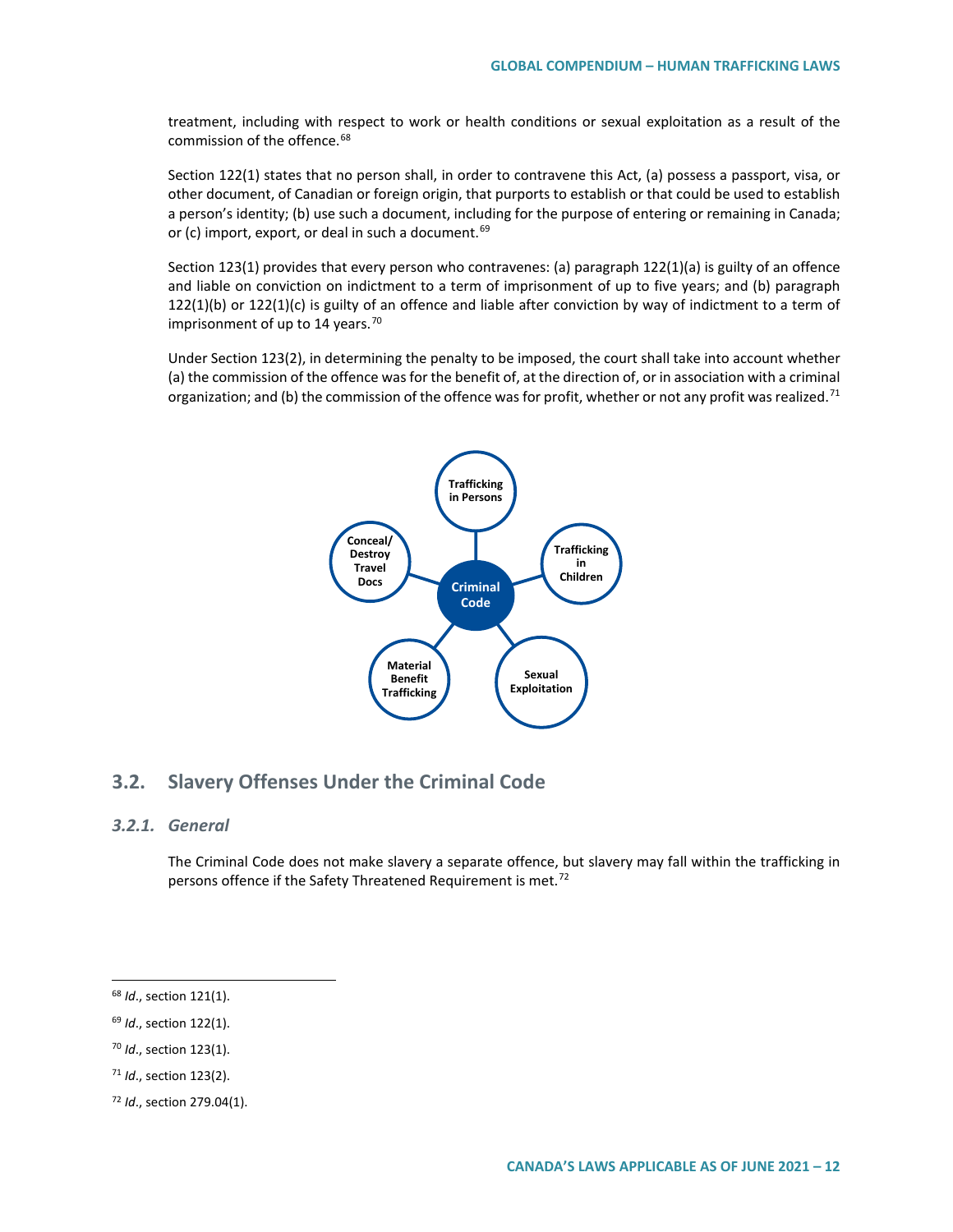#### *3.2.2. Extraterritorial application*

Section 4.11 of the Criminal Code provides that, notwithstanding anything in any Act, every Canadian citizen or permanent resident who, outside Canada, commits an act or omission that would be an offence against sections 279.01, 279.011, 279.02, or 279.03 if committed in Canada shall be deemed to commit that act or omission in Canada[.73](#page-12-0)

### **3.3. Slavery-Like Offenses in Canada's Legal Order**

#### *3.3.1. Servitude*

The Criminal Code does not have a separate offence for servitude, but it may fall within the trafficking in persons offence if the Safety Threatened Requirement is met.<sup>[74](#page-12-1)</sup>

#### *3.3.2. Forced labor*

The Criminal Code does not have a separate offence for forced labour, but it may fall within the trafficking in persons offence if the Safety Threatened Requirement is met. $75$ 

#### *3.3.3. Deceptive recruiting for labor or services*

Deceptive recruiting for labour or services is not part of the trafficking in persons offence. Courts consider deception as one factor in determining whether there is exploitation.<sup>[76](#page-12-3)</sup>

However, deceptive recruiting for labour or services is part of the trafficking offence under section 118 of the IRP Act for victims coming into Canada.<sup>[77](#page-12-4)</sup>

#### *3.3.4. Early and forced marriage*

Section 293 of the Criminal Code provides criminal offences for forced marriage and early marriage.<sup>[78](#page-12-5)</sup>

Section 293.1 provides that every person who celebrates, aids, or participates in a marriage rite or ceremony knowing that persons are marrying against their will is guilty of: (a) an indictable offence and liable to imprisonment for a term of not more than five years; or (b) an offence punishable on summary conviction.[79](#page-12-6)

Section 293.2 provides that every person who celebrates, aids, or participates in a marriage rite or ceremony knowing that one of the persons being married is under the age of 16 years is guilty of: (a) an indictable offence and liable to imprisonment for a term of not more than five years; or (b) an offence punishable on summary conviction.[80](#page-12-7)

<span id="page-12-2"></span><sup>75</sup> *Id*.

<span id="page-12-6"></span><sup>79</sup> *Id*., section 293.1.

<span id="page-12-7"></span><sup>80</sup> *Id*., section 293.2.

<span id="page-12-0"></span> <sup>73</sup> *Id*., section 4.11.

<span id="page-12-1"></span><sup>74</sup> *Id*., section 279.04(1).

<span id="page-12-3"></span><sup>76</sup> *Id*., section 279.04(2)(b).

<span id="page-12-4"></span><sup>77</sup> Immigration and Refugee Protection Act 2001, section 118, available at[: https://laws.justice.gc.ca/PDF/I-2.5.pdf.](https://laws.justice.gc.ca/PDF/I-2.5.pdf)

<span id="page-12-5"></span><sup>&</sup>lt;sup>78</sup> Criminal Code 1985, section 293, available at[: https://laws-lois.justice.gc.ca/PDF/C-46.pdf.](https://laws-lois.justice.gc.ca/PDF/C-46.pdf)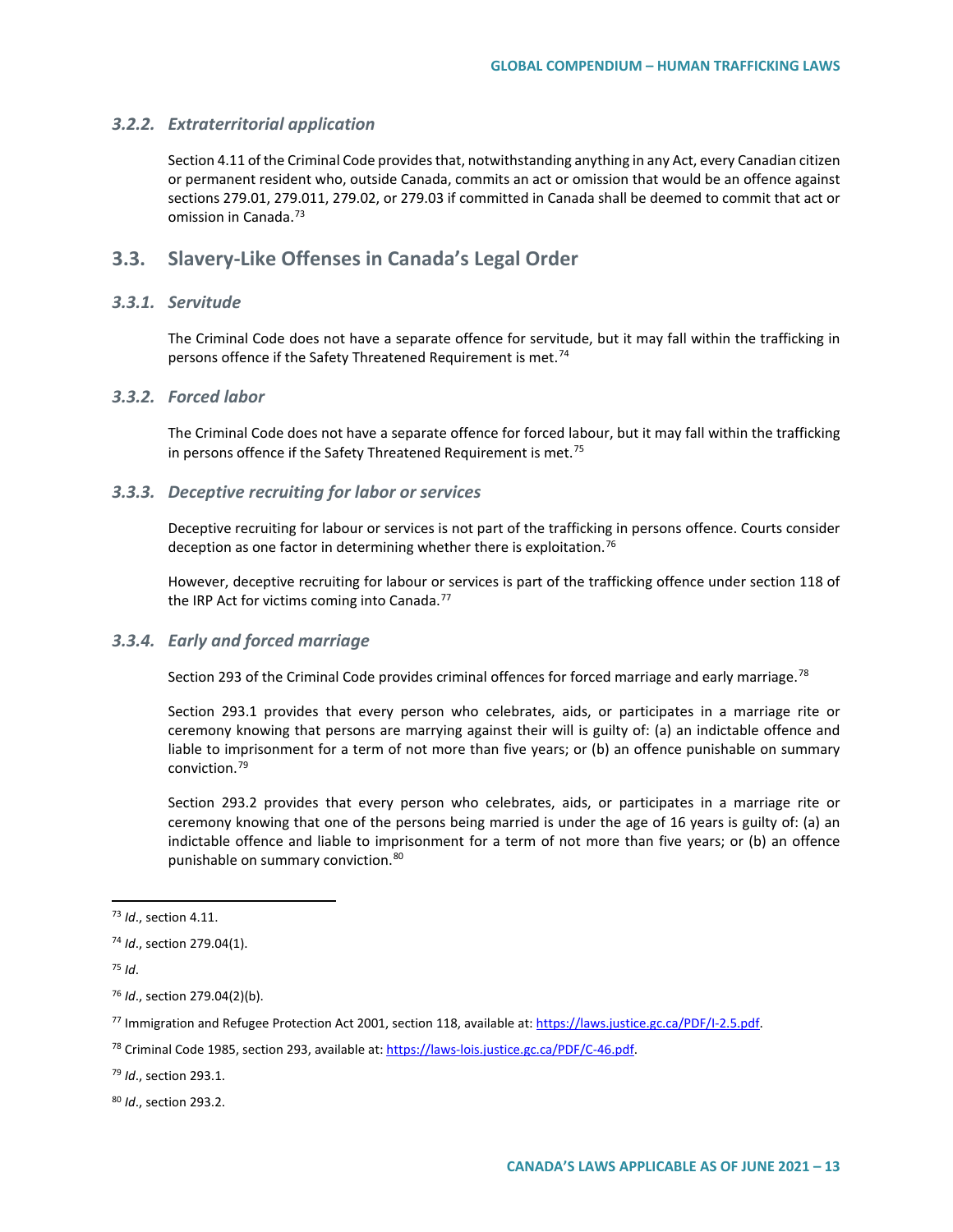#### *3.3.5. Debt bondage*

The Criminal Code does not have a separate offense for debt bondage, but it may fall within the trafficking in persons offence if the Safety Threatened Requirement is met.<sup>[81](#page-13-0)</sup>

*3.3.6. Any other relevant offenses*

Canada has no other relevant slavery-like offences.

*3.3.7. Extraterritorial application of the offenses*

Refer to Section 3.2.2.

#### **3.4. Human Trafficking/Smuggling-Related Criminal Offenses**

#### *3.4.1. International and domestic trafficking/smuggling of people*

Refer to Section 3.1 for human trafficking offences.

Smuggling of persons is an offence under section 117 of the IRP Act. It provides:

(1) No person shall organize, induce, aid, or abet the coming into Canada of one or more persons knowing that, or being reckless as to whether, their coming into Canada is or would be in contravention of this Act.

(2) A person who contravenes subsection (1) with respect to fewer than 10 persons is guilty of an offence and liable (a) on conviction on indictment (i) for a first offence, to a fine of not more than CAD 500,000, to a term of imprisonment of not more than 10 years, or to both, or (ii) for a subsequent offence, to a fine of not more than CAD 1,000,000, to a term of imprisonment of not more than 14 years, or to both; and (b) on summary conviction, to a fine of not more than CAD 100,000, to a term of imprisonment of not more than two years, or to both.

(3) A person who contravenes subsection (1) with respect to a group of 10 persons or more is guilty of an offence and liable on conviction by way of indictment to a fine of not more than CAD 1,000,000, to life imprisonment, or to both.

(3.1) A person who is convicted on indictment of an offence under subsection (2) or (3) with respect to fewer than 50 persons is also liable to a minimum punishment of imprisonment for a term of (a) three years, if either (i) the person, in committing the offence, endangered the life or safety of, or caused bodily harm or death to, any of the persons with respect to whom the offence was committed, or (ii) the commission of the offence was for profit, or was for the benefit of, at the direction of, or in association with a criminal organization or terrorist group; or (b) five years, if both (i) the person, in committing the offence, endangered the life or safety of, or caused bodily harm or death to, any of the persons with respect to whom the offence was committed, and (ii) the commission of the offence was for profit, or was for the benefit of, at the direction of, or in association with a criminal organization or terrorist group.

(3.2) A person who is convicted of an offence under subsection (3) with respect to a group of 50 persons or more is also liable to a minimum punishment of imprisonment for a term of (a) five years, if either (i) the person, in committing the offence, endangered the life or safety of, or caused bodily harm or death to, any of the persons with respect to whom the offence was committed, or

<span id="page-13-0"></span> <sup>81</sup> *Id*., section 279.04(1).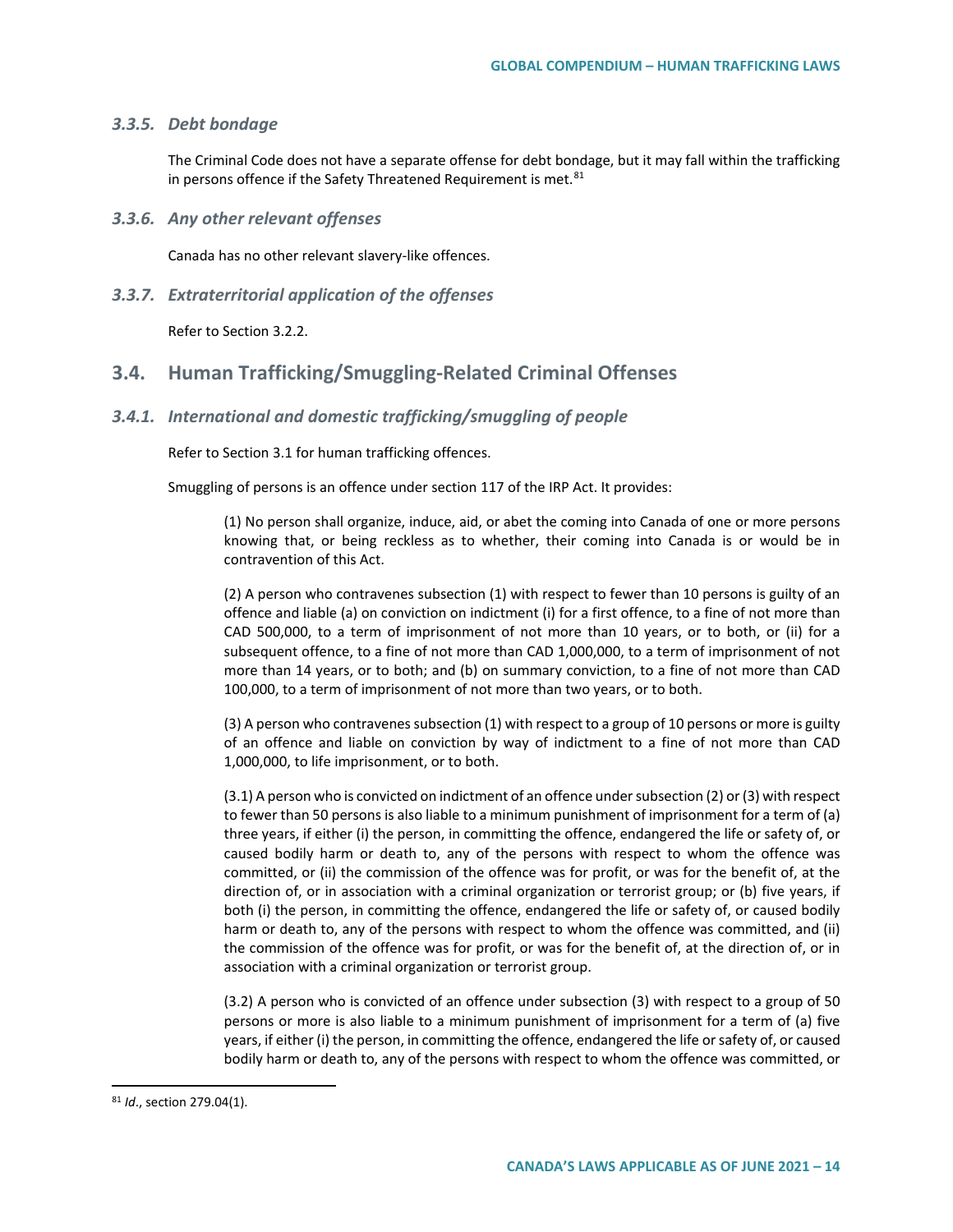(ii) the commission of the offence was for profit, or was for the benefit of, at the direction of, or in association with a criminal organization or terrorist group; or (b) 10 years, if both (i) the person, in committing the offence, endangered the life or safety of, or caused bodily harm or death to, any of the persons with respect to whom the offence was committed, and (ii) the commission of the offence was for profit, or was for the benefit of, at the direction of, or in association with a criminal organization or terrorist group.

(4) No proceedings for an offence under this section may be instituted except by or with the consent of the Attorney General of Canada.[82](#page-14-0)

#### *3.4.2. International and domestic trafficking in children*

Section 279.011 of the Criminal Code provides that:

(1) Every person who recruits, transports, transfers, receives, holds, conceals, or harbours a person under the age of 18 years, or exercises control, direction, or influence over the movements of a person under the age of 18 years, for the purpose of exploiting them or facilitating their exploitation is guilty of an indictable offence and liable (a) to imprisonment for life and to a minimum punishment of imprisonment for a term of six years if they kidnap, commit an aggravated assault or aggravated sexual assault against, or cause death to the victim during the commission of the offence; or (b) to imprisonment for a term of not more than 14 years and to a minimum punishment of imprisonment for a term of five years in any other case.

(2) No consent to the activity that forms the subject-matter of a charge under subsection (1) is valid.<sup>[83](#page-14-1)</sup>

Section 279.02 (2) provides that everyone who receives a financial or other material benefit, knowing that it is obtained by or derived directly or indirectly from the commission of an offence under subsection 279.011(1) is guilty of an indictable offence and liable to imprisonment for a term of not more than 14 years and to a minimum punishment of imprisonment for a term of two years.<sup>[84](#page-14-2)</sup>

Section 279.03 (2) provides that everyone who, for the purpose of committing or facilitating an offence under subsection 279.011(1), conceals, removes, withholds, or destroys any travel document that belongs to another person or any document that establishes or purports to establish another person's identity or immigration status  $-$  whether or not the document is of Canadian origin or is authentic  $-$  is guilty of an indictable offence and liable to imprisonment for a term of not more than 10 years and to a minimum punishment of imprisonment for a term of one year.<sup>[85](#page-14-3)</sup>

#### *3.4.3. Victim harboring*

The Criminal Code does not have an offense for victim harbouring, but it may fall within the trafficking in persons offence if the Safety Threatened Requirement is met.<sup>[86](#page-14-4)</sup>

<span id="page-14-0"></span><sup>82</sup> Immigration and Refugee Protection Act 2001, section 118, available at[: https://laws.justice.gc.ca/PDF/I-2.5.pdf.](https://laws.justice.gc.ca/PDF/I-2.5.pdf)

<span id="page-14-1"></span><sup>83</sup> Criminal Code 1985, section 279.011, available at[: https://laws-lois.justice.gc.ca/PDF/C-46.pdf.](https://laws-lois.justice.gc.ca/PDF/C-46.pdf)

<span id="page-14-2"></span><sup>84</sup> *Id*., section 279.02(2).

<span id="page-14-3"></span><sup>85</sup> *Id*., section 279.03(2).

<span id="page-14-4"></span><sup>86</sup> *Id*., section 279.04(1).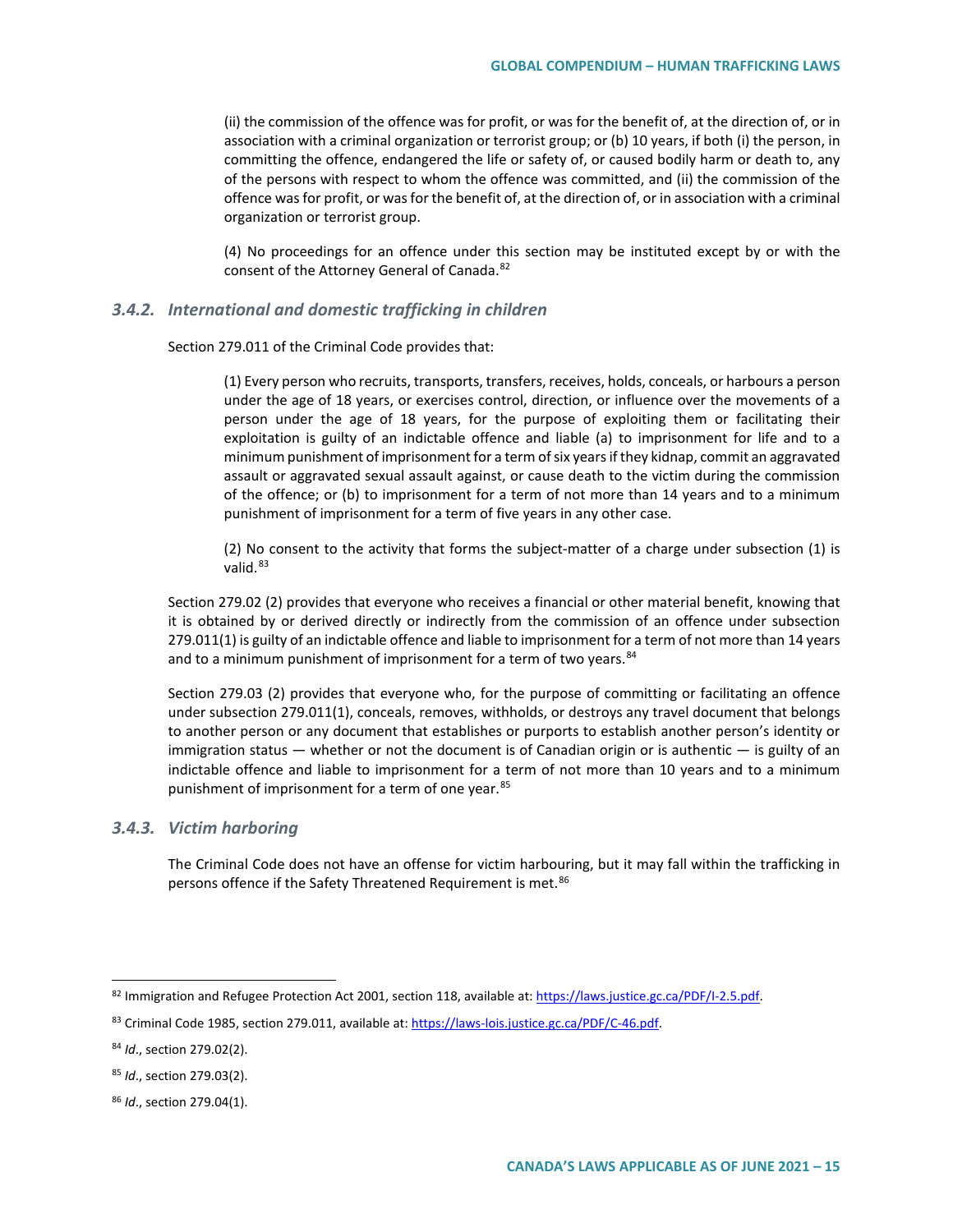Victim harbouring is part of the trafficking offence under section 118 of the IRP Act for victims coming into Canada.[87](#page-15-0) Refer to Section 3.1.2.

#### *3.4.4. Extraterritorial application of human trafficking and smuggling offenses*

Refer to Section 3.2.2.

## **3.5. Online Exploitation of Children Offenses**

Section 163 of the Criminal Code makes child pornography, including online exploitation, a criminal offence:

Section 163.1 provides:

(1) In this section, child pornography means (a) a photographic, film, video, or other visual representation, whether or not it was made by electronic or mechanical means, (i) that shows a person who is or is depicted as being under the age of 18 years and is engaged in or is depicted as engaged in explicit sexual activity, or (ii) the dominant characteristic of which is the depiction, for a sexual purpose, of a sexual organ or the anal region of a person under the age of 18 years; (b) any written material, visual representation, or audio recording that advocates or counsels sexual activity with a person under the age of 18 years that would be an offence under this Act; (c) any written material whose dominant characteristic is the description, for a sexual purpose, of sexual activity with a person under the age of 18 years that would be an offence under this Act; or (d) any audio recording that has as its dominant characteristic the description, presentation, or representation, for a sexual purpose, of sexual activity with a person under the age of 18 years that would be an offence under this Act.

(2) Every person who makes, prints, publishes, or possesses for the purpose of publication any child pornography is guilty of an indictable offence and liable to imprisonment for a term of not more than 14 years and to a minimum punishment of imprisonment for a term of one year.

(3) Every person who transmits, makes available, distributes, sells, advertises, imports, exports, or possesses for the purpose of transmission, making available, distribution, sale, advertising, or exportation any child pornography is guilty of an indictable offence and liable to imprisonment for a term of not more than 14 years and to a minimum punishment of imprisonment for a term of one year.

(4) Every person who possesses any child pornography is guilty of (a) an indictable offence and is liable to imprisonment for a term of not more than 10 years and to a minimum punishment of imprisonment for a term of one year; or (b) an offence punishable on summary conviction and is liable to imprisonment for a term of not more than two years less a day and to a minimum punishment of imprisonment for a term of six months.

(4.1) Every person who accesses any child pornography is guilty of (a) an indictable offence and is liable to imprisonment for a term of not more than 10 years and to a minimum punishment of imprisonment for a term of one year; or (b) an offence punishable on summary conviction and is liable to imprisonment for a term of not more than two years less a day and to a minimum punishment of imprisonment for a term of six months.

<span id="page-15-0"></span><sup>87</sup> Immigration and Refugee Protection Act 2001, section 118, available at[: https://laws.justice.gc.ca/PDF/I-2.5.pdf.](https://laws.justice.gc.ca/PDF/I-2.5.pdf)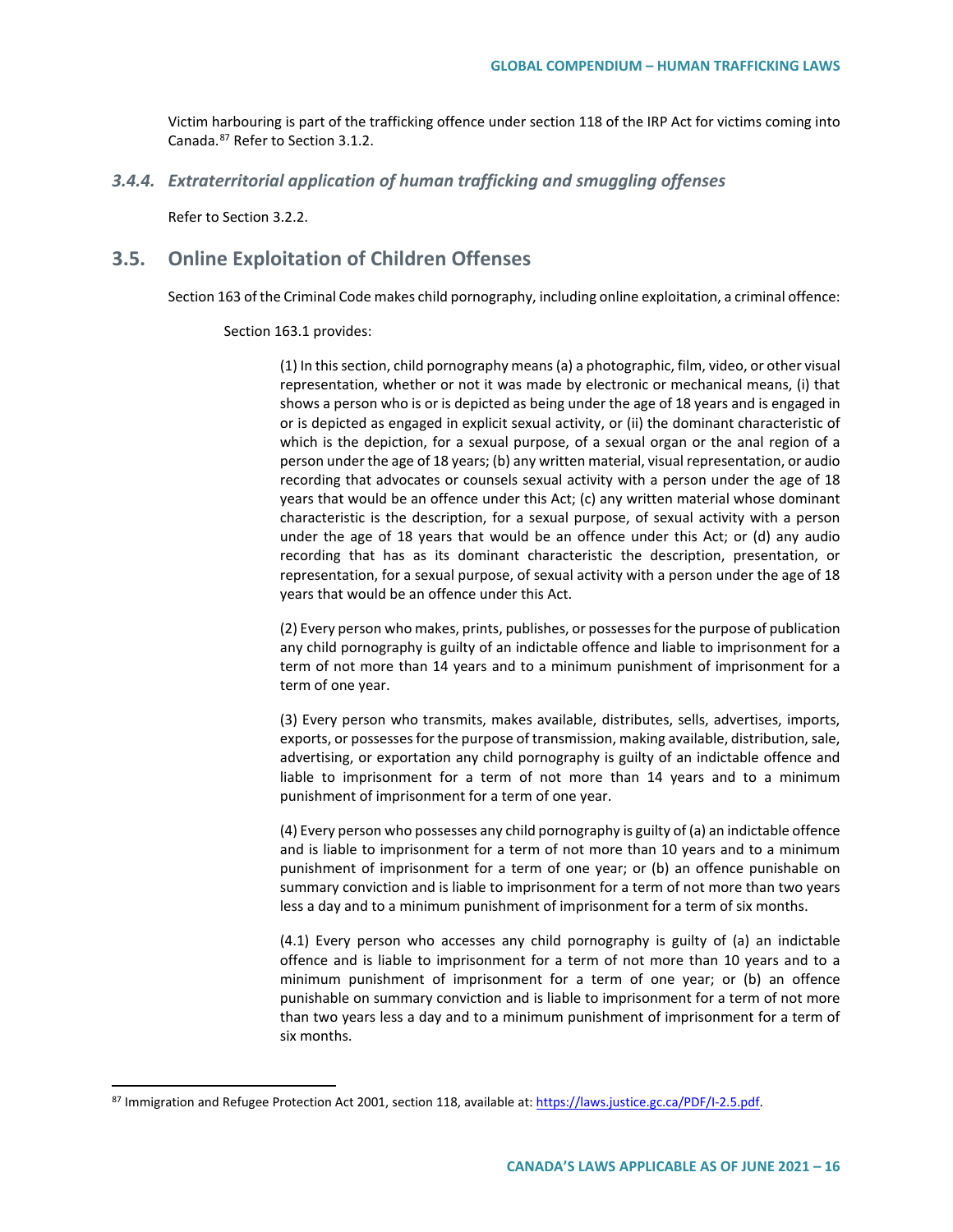(4.2) For the purposes of subsection (4.1), persons access child pornography when they knowingly cause child pornography to be viewed by, or transmitted to, themselves.

(4.3) If a person is convicted of an offence under this section, the sentencing court shall consider as an aggravating factor the fact that the person committed the offence with intent to make a profit.

(5) It is not a defence to a charge under subsection (2) in respect of a visual representation that the accused believed that a person shown in the representation that is alleged to constitute child pornography was or was depicted as being 18 years of age or more unless the accused took all reasonable steps to ascertain the age of that person and took all reasonable steps to ensure that, where the person was 18 years of age or more, the representation did not depict that person as being under the age of 18 years.

(6) No person shall be convicted of an offence under this section if the act that is alleged to constitute the offence (a) has a legitimate purpose related to the administration of justice or to science, medicine, education, or art; and (b) does not pose an undue risk of harm to persons under the age of 18 years.<sup>[88](#page-16-0)</sup>

## **3.6. Child Sex Tourism Offenses**

Refer to the discussion regarding section 286 of the Criminal Code in Section 3.1.1.

## **4. CANADA'S SUPPLY CHAIN REPORTING LEGISLATION**

In March 2020, Parliament passed implementing legislation for a trade agreement that requires the parties to prohibit the importation of goods produced by forced labour.<sup>[89](#page-16-1)</sup> That agreement entered into force in July 2020, and in the same month, Canada amended its Customs Tariff to include the forced labour prohibition.<sup>[90](#page-16-2)</sup> Trade analysts reported the slow implementation of these measures as the Government coordinated internally. Public Services and Procurement Canada has a team focused on ethical sourcing in federal procurement supply chains. An apparel sector initiative requires suppliers to certify their products are free from forced labour, and beginning in July 2020, the Government added an ethical employment clause, which prohibited forced labour, to its contracts for personal protective equipment. Officials drafted revisions to Canada's Code of Conduct for Procurement to include labour and human rights standards, including a prohibition on forced labor for all suppliers, and launched a consultative process with suppliers, NGOs, and experts to validate and finalize these changes. $91$ 

Bill S-216 An Act to enact the Modern Slavery Act and to amend the Customs Tariff was introduced into the Senate on 29 October 2020.<sup>[92](#page-16-4)</sup> This is the second bill on this subject. The first bill died on the Order Paper

<span id="page-16-0"></span><sup>88</sup> Criminal Code 1985, section 163.1, available at[: https://laws-lois.justice.gc.ca/PDF/C-46.pdf.](https://laws-lois.justice.gc.ca/PDF/C-46.pdf)

<span id="page-16-1"></span><sup>89</sup> Canada–United States–Mexico Agreement Implementation Act 2020, available at[: https://laws-lois.justice.gc.ca/PDF/C-](https://laws-lois.justice.gc.ca/PDF/C-10.65.pdf)[10.65.pdf.](https://laws-lois.justice.gc.ca/PDF/C-10.65.pdf)

<span id="page-16-2"></span><sup>90</sup> Customs Tariff 1997, section 132(1)(m), available at: [https://www.cbsa-asfc.gc.ca/publications/dm-md/d9/d9-1-6-eng.html;](https://www.cbsa-asfc.gc.ca/publications/dm-md/d9/d9-1-6-eng.html) Prison Manufactured or Produced Goods Regulations 1998, section 1, available at[: https://laws-lois.justice.gc.ca/PDF/SOR-98-](https://laws-lois.justice.gc.ca/PDF/SOR-98-41.pdf) [41.pdf.](https://laws-lois.justice.gc.ca/PDF/SOR-98-41.pdf) 

<span id="page-16-3"></span><sup>91</sup> Code of Conduct for Procurement, section 10, available at[: https://www.tpsgc-pwgsc.gc.ca/app-acq/cndt-cndct/cca-ccp](https://www.tpsgc-pwgsc.gc.ca/app-acq/cndt-cndct/cca-ccp-eng.html)[eng.html.](https://www.tpsgc-pwgsc.gc.ca/app-acq/cndt-cndct/cca-ccp-eng.html)

<span id="page-16-4"></span><sup>92</sup> Bill S-216: An Act to enact the Modern Slavery Act and to amend the Customs Tariff, available at: [https://parl.ca/DocumentViewer/en/43-2/bill/S-216/first-reading.](https://parl.ca/DocumentViewer/en/43-2/bill/S-216/first-reading)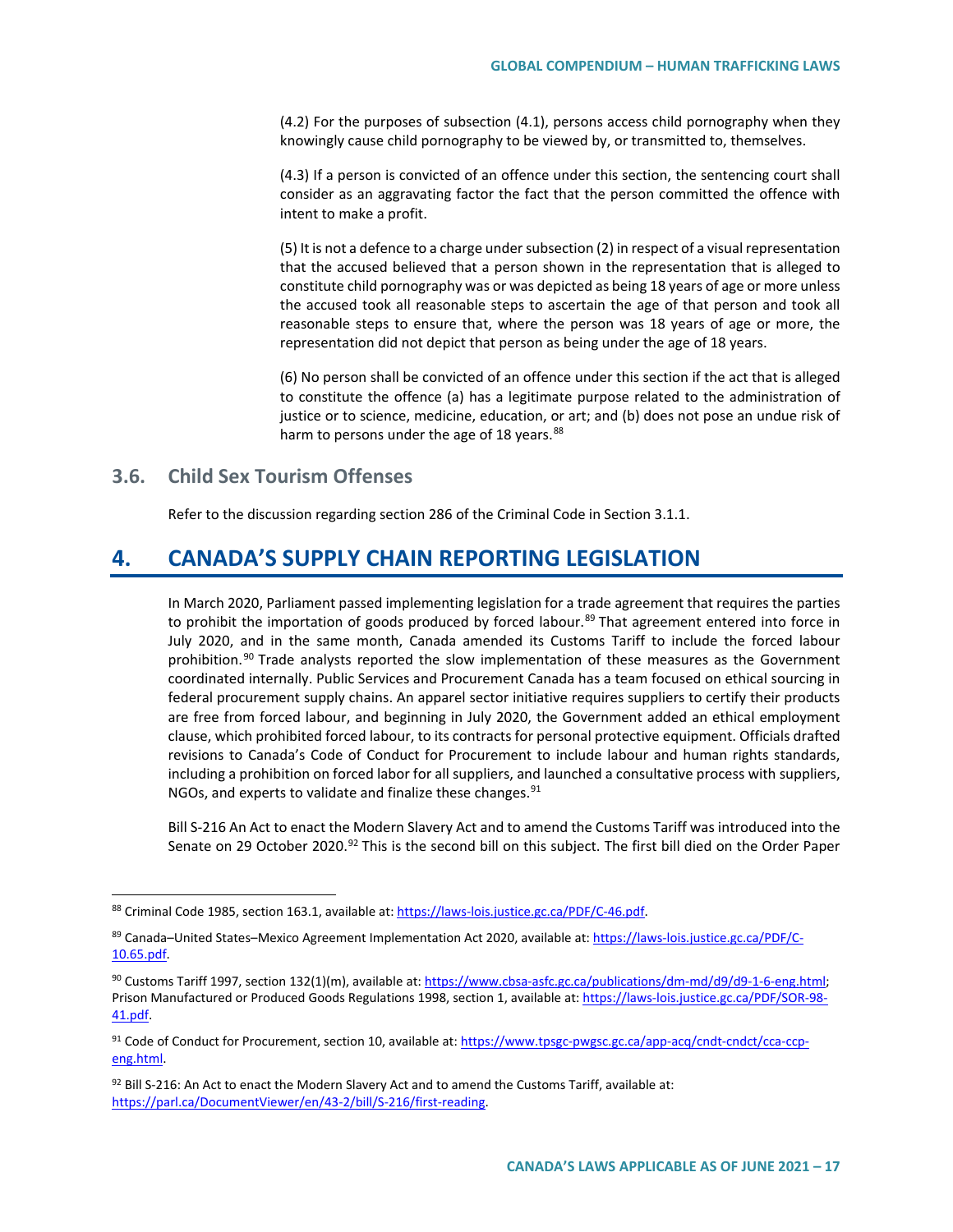when Parliament was prorogued in August 2020.<sup>[93](#page-17-0)</sup> The second reading speech for Bill S-216 took place on 30 March 2021, and the Bill was referred to the Standing Senate Committee on Banking Trade and Commerce for consideration. It is not known when that Committee will report back or whether the Senate and the House of Commons will pass the Bill.

The Bill's main provisions as introduced into the Senate are:

- The Bill if enacted would obligate certain entities to report their measures taken to prevent and reduce the risk that forced labour or child labour is used at any step in the entity's production of goods in Canada or elsewhere or in the production of goods imported into Canada.<sup>[94](#page-17-1)</sup>
- It would apply to any entity that: (a) produces or sells goods in Canada or elsewhere; (b) imports goods into Canada; or (c) controls an entity engaged in any activity described in paragraph (a) or (b).[95](#page-17-2) "Entity" is defined as a corporation, trust, partnership, or other unincorporated organization that: (1) is listed on a Canadian stock exchange; (2) has a place of business in Canada, does business in Canada, or has assets in Canada and that, based on its consolidated financial statements, meets at least two of the following conditions for at least one of its two most recent financial years: (i) it has at least CAD 20 million in assets, (ii) it has generated at least CAD 40 million in revenue, or (iii) it employs an average of at least 250 employees; or (3) is prescribed by regulations.<sup>[96](#page-17-3)</sup>
- The Bill would require those "entities" to provide the Minister of Public Safety and Emergency Preparedness with an annual modern slavery report, no later than 180 days after the end of each entity's financial year.<sup>[97](#page-17-4)</sup> The annual report must address: (1) the structure of the business and the goods that it produces or imports into Canada; (2) its policies in relation to forced labour and child labour; (3) its activities that carry the risk of using forced labour or child labour and the steps it takes to assess and manage that risk; (4) any measures taken by the business to remediate any forced labour or child labour situations; and (5) any training provided to employees of the business on forced labour and child labour.<sup>[98](#page-17-5)</sup> A director or officer of the business must attest that the information in the report is true, accurate, and complete.<sup>[99](#page-17-6)</sup> Additionally, the entity must make the report available to the public and must post the report in a prominent place on its website.<sup>[100](#page-17-7)</sup>
- The Minister may order any reasonable measures to bring an entity into compliance.<sup>[101](#page-17-8)</sup> Any entity found guilty of an offence is liable to a fine of up to CAD 250,000 per offence.<sup>[102](#page-17-9)</sup> A director, officer,

- <span id="page-17-6"></span><sup>99</sup> *Id*., section 7(3).
- <span id="page-17-7"></span><sup>100</sup> *Id*., section 8.
- <span id="page-17-8"></span><sup>101</sup> *Id*., section 13.

<span id="page-17-0"></span><sup>93</sup> Bill S-211: An Act to enact the Modern Slavery Act and to amend the Customs Tariff, available at: [https://www.parl.ca/DocumentViewer/en/43-1/bill/S-211/first-reading.](https://www.parl.ca/DocumentViewer/en/43-1/bill/S-211/first-reading) 

<span id="page-17-1"></span><sup>94</sup> Bill S-216: An Act to enact the Modern Slavery Act and to amend the Customs Tariff, section 7, available at: [https://parl.ca/DocumentViewer/en/43-2/bill/S-216/first-reading.](https://parl.ca/DocumentViewer/en/43-2/bill/S-216/first-reading)

<span id="page-17-2"></span><sup>95</sup> *Id*., section 5.

<span id="page-17-3"></span><sup>96</sup> *Id*., section 2.

<span id="page-17-4"></span><sup>97</sup> *Id*., section 7(1).

<span id="page-17-5"></span><sup>98</sup> *Id*., section 7(2).

<span id="page-17-9"></span><sup>102</sup> *Id*., section 15(1).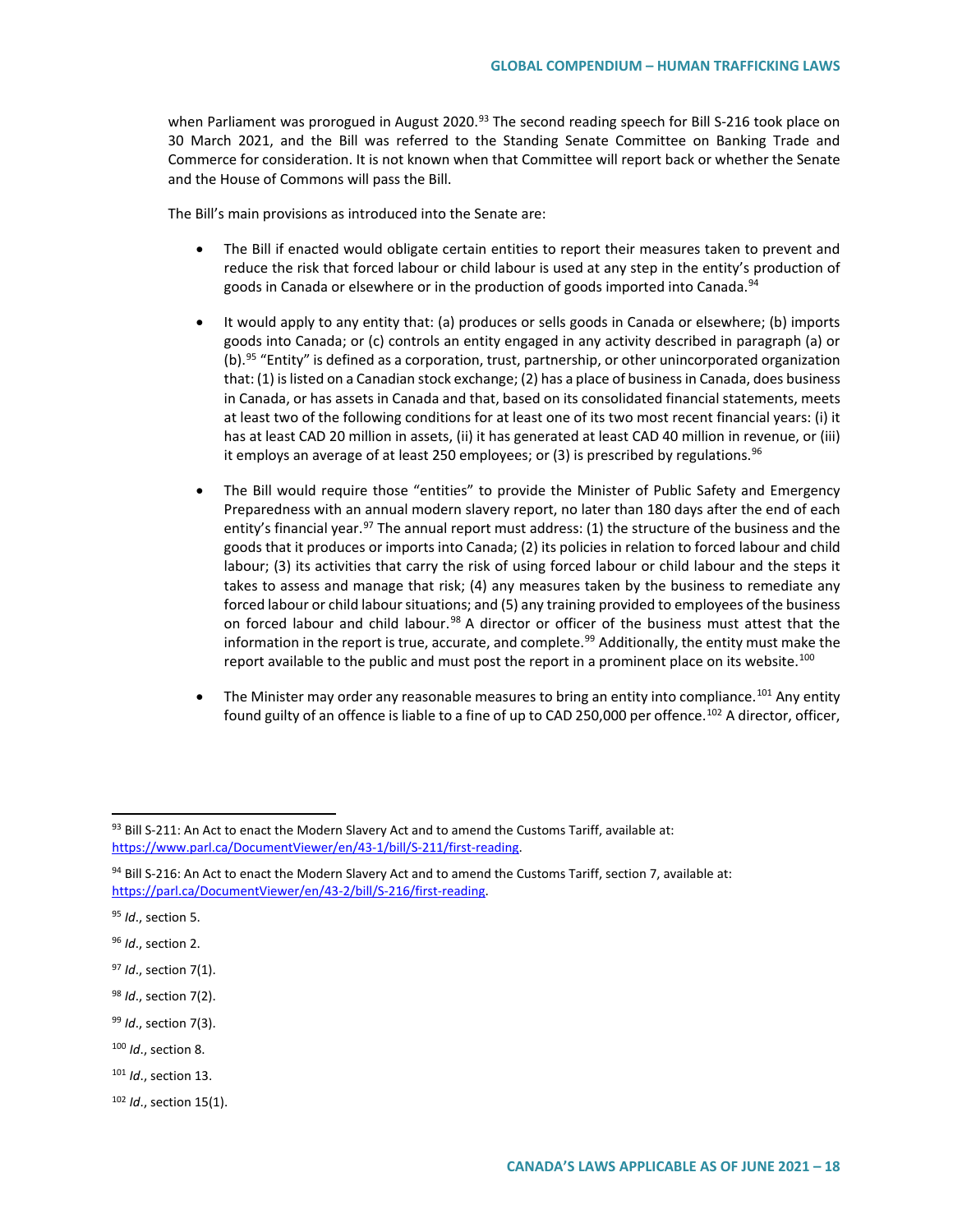or agent who has any role in directing, authorizing, participating, or acquiescing in the business's contravention of its statutory requirements also is liable for the offence.<sup>[103](#page-18-0)</sup>

# **5. FORCED LABOR: OVERVIEW OF CANADA'S APPLICABLE EMPLOYMENT AND MIGRATION LAWS**

### **5.1. Employment Law Rights for Victims of Human Trafficking and Forced Labor**

Victims of forced labour and trafficking can seek civil remedies pursuant to employment law if they are "employees" under that law.

The Labour Code only applies to persons who meet its definition of an "employee" and who "are employed on or in connection with the operation of any federal work, undertaking or business."<sup>[104](#page-18-1)</sup> Those employees must receive the established minimum wage.<sup>[105](#page-18-2)</sup> The employee can complain to the Head of Compliance and Enforcement for nonpayment of that minimum wage, and the Head can order the employer to pay that wage.[106](#page-18-3)

## **5.2. Applicability of Employment Legislation in the Context of Forced Labor or Trafficking**

An employee means any person employed by an employer.<sup>[107](#page-18-4)</sup> Employer means any person who employs one or more employees.<sup>[108](#page-18-5)</sup> The Labour Code applies to federal work, undertaking, or business, which means any work, undertaking, or business that is within Parliament's legislative authority.<sup>[109](#page-18-6)</sup>

A trafficker must "employ" a victim for the victim to qualify as an "employee" under the Labour Code. Common law rules govern whether the victim is an employee, including whether the trafficker controls the victim's work, owns all required tools, and has the chance of profit and the risk of loss; and whether the work is an integral part of the business. Payment is an expected entitlement but does not feature in these common law rules.

## **5.3. Statutory Rights**

The Labour Code's rights apply to employees who are employed in or in connection with federal work, undertaking, or business.<sup>[110](#page-18-7)</sup>

<span id="page-18-0"></span> <sup>103</sup> *Id*., section 16.

<span id="page-18-1"></span><sup>104</sup> Canada Labour Code 1985, sections 3 and 4, available at[: https://laws-lois.justice.gc.ca/PDF/L-2.pdf.](https://laws-lois.justice.gc.ca/PDF/L-2.pdf)

<span id="page-18-2"></span><sup>105</sup> *Id*., section 178(1).

<span id="page-18-3"></span><sup>106</sup> *Id*., section 127.1(8) and 127.1(10).

<span id="page-18-4"></span><sup>107</sup> *Id*., section 3.

<span id="page-18-5"></span><sup>108</sup> *Id*.

<span id="page-18-6"></span><sup>109</sup> *Id*.

<span id="page-18-7"></span><sup>110</sup> *Id*., section 4.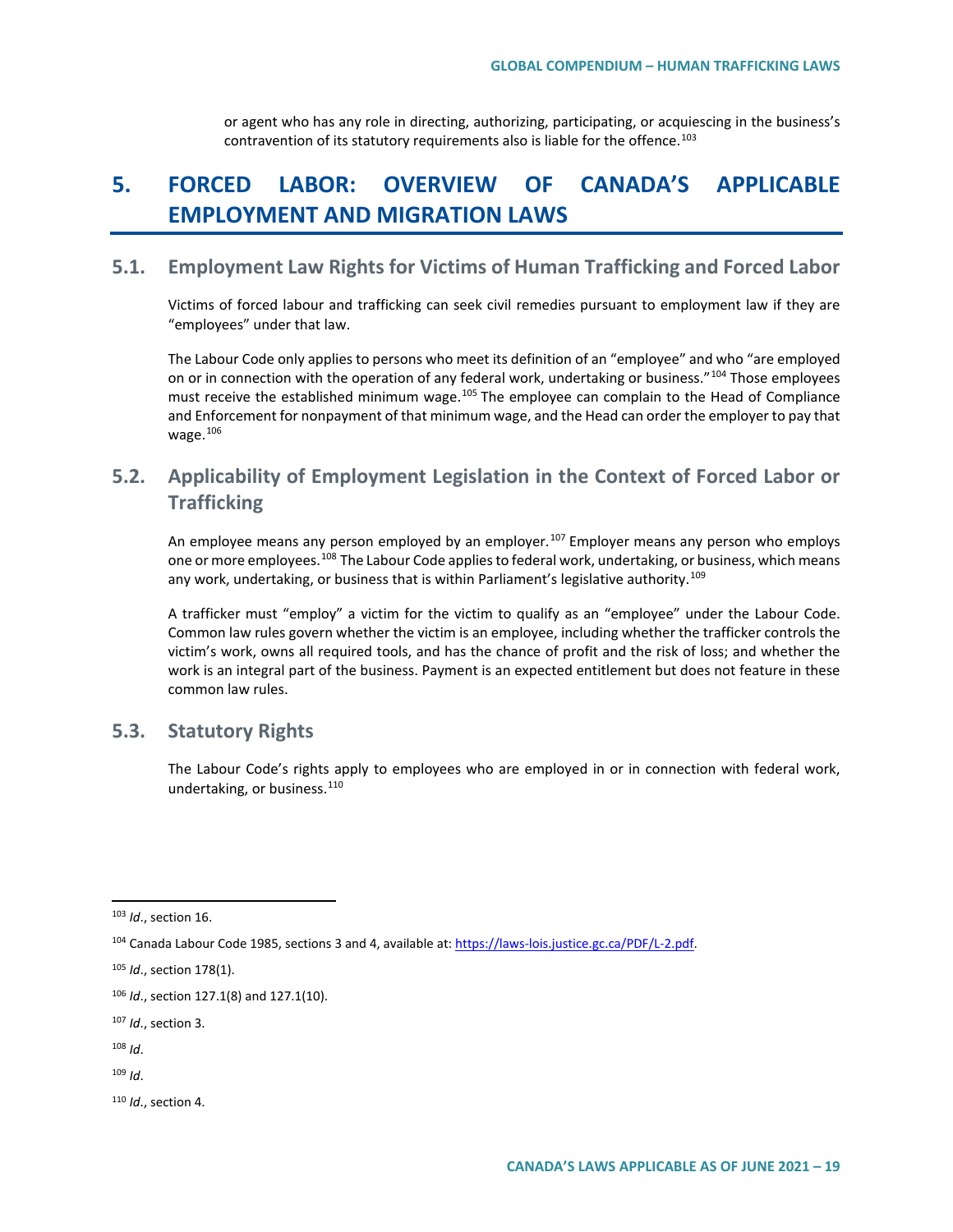#### *5.3.1. Rights to minimum wages, entitlements, and other applicable minimum standards*

The Labour Code sets out employees' rights to minimum wages, entitlements, and other applicable minimum standards, including:

1. An employer shall pay each employee a wage at a rate (a) not less than the minimum hourly rate that, from time to time, an Act of the legislature of the province where the employee is usually employed sets and that is generally applicable regardless of occupation, status, or work experience; or (b) where the wages of the employee are paid on any basis of time other than hourly, not less than the equivalent of the rate under paragraph (a) for the time worked by the employee.<sup>[111](#page-19-0)</sup>

2. No employer shall cause or permit an employee to work longer than eight hours in any day or 45 hours in any week.<sup>[112](#page-19-1)</sup>

3. Every employee is entitled to and shall be granted an unpaid break of at least 30 minutes during every period of five consecutive hours of work.<sup>[113](#page-19-2)</sup> If the employer requires the employee to be at its disposal during the break period, the employer must pay the employee for the break time.<sup>[114](#page-19-3)</sup>

4. Every employee is entitled to and shall be granted a rest period of at least eight consecutive hours between work periods or shifts, subject to certain exceptions.<sup>[115](#page-19-4)</sup>

5. An employee may not work more than 45 hours in any week.<sup>[116](#page-19-5)</sup>

6. When an employer requires or permits an employee to work overtime, the employer must pay the employee for the overtime at a rate of wages not less than one-and-one-half times the employee's regular rate of wages; or grant not less than one-and-one-half hours of time off with pay for each hour of overtime worked, subject to certain exceptions.<sup>[117](#page-19-6)</sup>

7. Every employee is entitled to and shall be granted any unpaid breaks that are necessary for medical reasons.<sup>[118](#page-19-7)</sup>

8. For every year of employment by an employer, every employee is entitled to and shall be granted a vacation with vacation pay of (a) at least two weeks if the employee has completed at least one year of employment; (b) at least three weeks if the employee has completed at least five consecutive years of employment with the same employer; and (c) at least four weeks if the employee has completed at least 10 consecutive years of employment with the same employer.<sup>[119](#page-19-8)</sup> An employee is entitled to vacation pay equal to: (1) 4% of the employee's wages during the year of employment for which the employee is entitled to the vacation; (2) 6% of the employee's wages during the year of employment for which the employee is entitled to the vacation, if the employee has completed at least five consecutive years of employment with the same employer; and (3) 8%

<span id="page-19-0"></span> <sup>111</sup> *Id*., section 178(1).

<span id="page-19-1"></span><sup>112</sup> *Id*., section 169(1)(b).

<span id="page-19-2"></span><sup>113</sup> *Id*., section 169.1(1).

<span id="page-19-3"></span><sup>114</sup> *Id*.

<span id="page-19-4"></span><sup>115</sup> *Id*., section 169.2(1).

<span id="page-19-5"></span><sup>116</sup> *Id*., section 171(1).

<span id="page-19-6"></span><sup>117</sup> *Id*., section 174(1).

<span id="page-19-7"></span><sup>118</sup> *Id*., section 181.1(1).

<span id="page-19-8"></span><sup>119</sup> *Id*., section 184.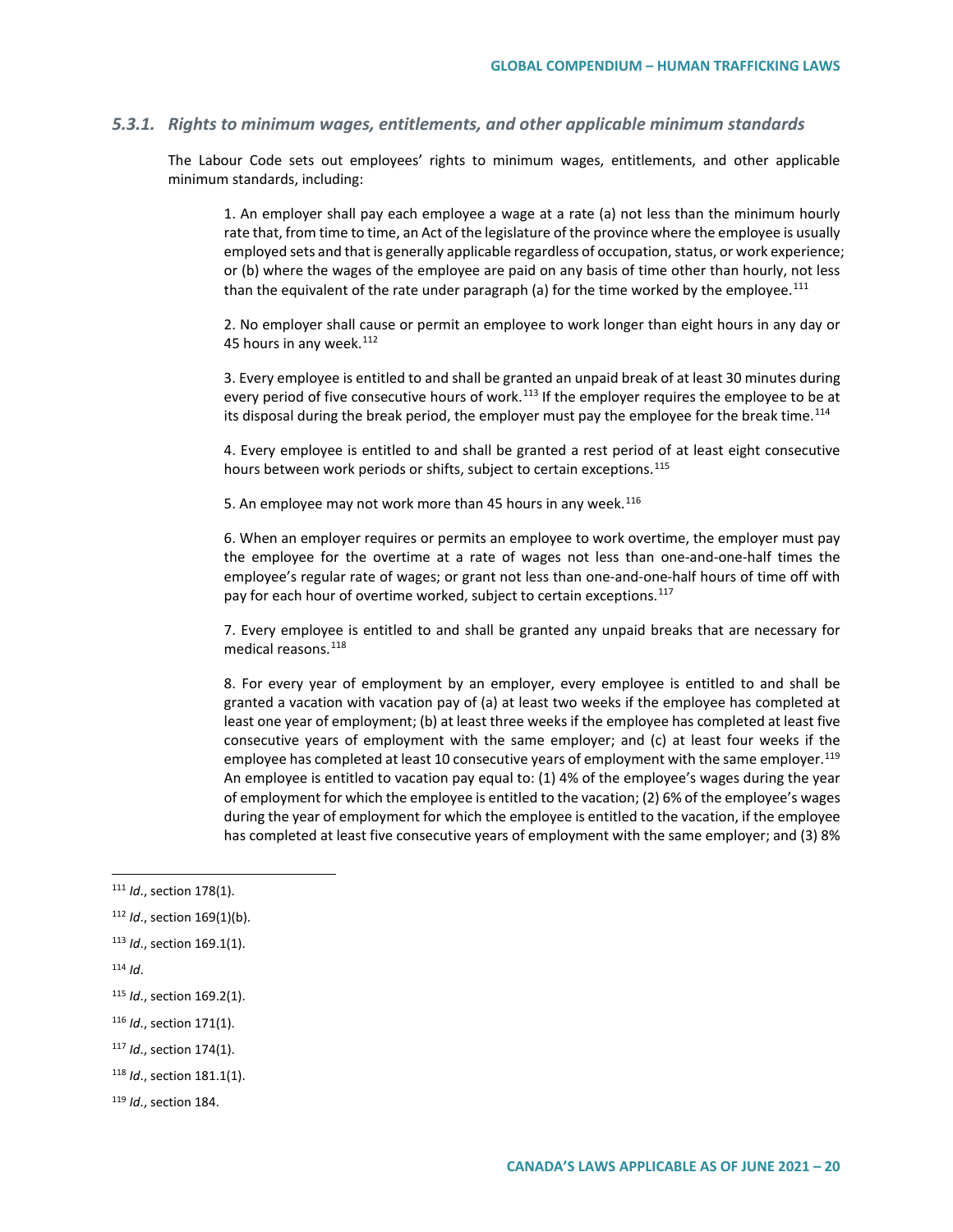of the employee's wages during the year of employment for which the employee is entitled to the vacation, if the employee has completed at least 10 consecutive years of employment with the same employer.<sup>[120](#page-20-0)</sup>

9. Every employee is entitled to and shall be granted a holiday with pay on each of the general holidays falling within any period of the employee's employment.<sup>[121](#page-20-1)</sup> An employer shall, for each general holiday, pay an employee holiday pay equal to at least one twentieth of the wages, excluding overtime pay, that the employee earned with the employer in the four-week period immediately preceding the week in which the general holiday occurs.<sup>[122](#page-20-2)</sup>

10. An employee who is pregnant or nursing is entitled to and shall be granted a leave of absence during the period from the beginning of the pregnancy to the end of the twenty-fourth week following the birth, if she provides the employer with a certificate issued by a health care practitioner of her choice indicating that she is unable to work by reason of the pregnancy or nursing and indicating the duration of that inability.<sup>[123](#page-20-3)</sup>

11. Every employee is entitled to and shall be granted a leave of absence from employment of up to 17 weeks, which leave may begin not earlier than 13 weeks prior to the estimated date of her confinement and end not later than 17 weeks following the actual date of her confinement, if the employee provides her employer with a certificate of a health care practitioner certifying that she is pregnant.<sup>[124](#page-20-4)</sup> If, during the period of 17 weeks following the date of confinement, the child who was born is hospitalized, the period is extended by the number of weeks during which the child is hospitalized.[125](#page-20-5)

12. Every employee is entitled to and shall be granted a leave of absence from employment of up to 63 weeks to care for a newborn child of the employee or a child who is in the care of the employee for the purpose of adoption under the laws governing adoption in the province in which the employee resides.<sup>[126](#page-20-6)</sup>

13. Every employee is entitled to and shall be granted a leave of absence from employment of up to 28 weeks to provide care or support to an employee's family member if a health care practitioner issues a certificate stating that the family member has a serious medical condition with a significant risk of death within 26 weeks from (a) the day the certificate is issued; or (b) if the leave began before the certificate was issued, the day the leave began.<sup>[127](#page-20-7)</sup>

14. Every employee who is a family member of a critically ill child is entitled to and shall be granted a leave of absence from employment of up to 37 weeks to care for or support that child if a health care practitioner has issued a certificate that (a) states that the child is a critically ill child and

<span id="page-20-4"></span><sup>124</sup> *Id*., section 206(1).

<span id="page-20-0"></span> <sup>120</sup> *Id*., section 184.01.

<span id="page-20-1"></span><sup>121</sup> *Id*., section 192.

<span id="page-20-2"></span><sup>122</sup> *Id*., section 196(1).

<span id="page-20-3"></span><sup>123</sup> *Id*., section 205.1.

<span id="page-20-5"></span><sup>125</sup> *Id*., section 206(2).

<span id="page-20-6"></span><sup>126</sup> *Id*., section 206.1(1).

<span id="page-20-7"></span><sup>127</sup> *Id*., section 206.3(2).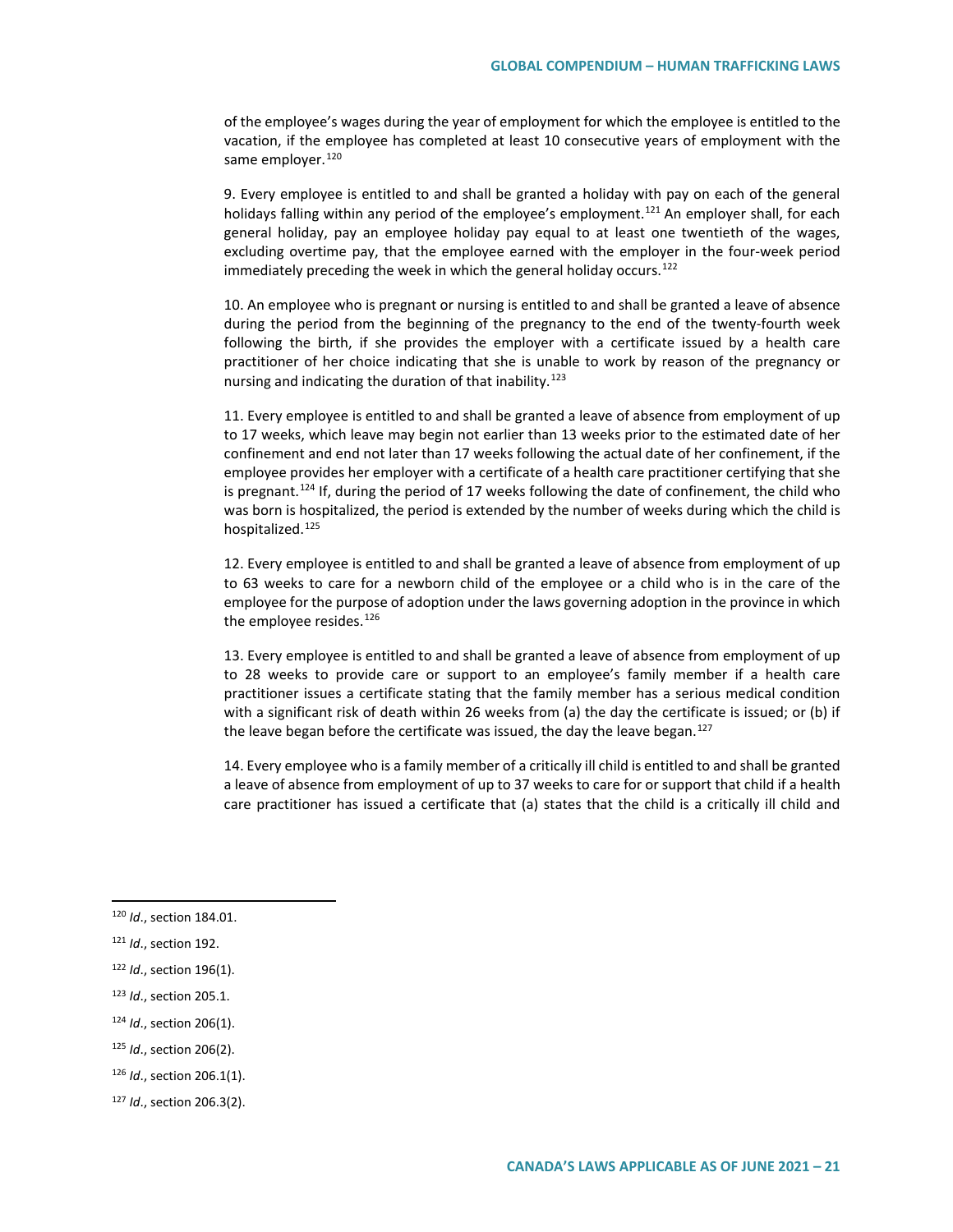requires the care or support of one or more family members; and (b) sets out the period during which the child requires that care or support.<sup>[128](#page-21-0)</sup>

15. Every employee who is a family member of a critically ill adult is entitled to and shall be granted a leave of absence from employment of up to 17 weeks to care or support that adult if a health care practitioner has issued a certificate that (a) states that the adult is a critically ill adult and requires the care or support of one or more family members; and (b) sets out the period during which the adult requires that care or support.<sup>[129](#page-21-1)</sup>

16. Every employee is entitled to and shall be granted a leave of absence from employment of up to 104 weeks if the employee is the parent of a child who has died and it is probable, considering the circumstances, that the child died as a result of a crime.<sup>[130](#page-21-2)</sup>

17. Every employee is entitled to and shall be granted a leave of absence from employment of up to 104 weeks if the employee is the parent of a child who has disappeared and it is probable, considering the circumstances, that the child disappeared as a result of a crime.<sup>[131](#page-21-3)</sup> An employee is not entitled to a leave of absence if (a) the employee is charged with the crime; or (b) the child was 14 years of age or older at the time of the crime and it is probable, considering the circumstances, that the child was a party to the crime.<sup>[132](#page-21-4)</sup>

18. Every employee is entitled to and shall be granted a leave of absence from employment of up to five days in every calendar year for (a) treating the employee's illness or injury; (b) carrying out responsibilities related to the health or care of any family member; (c) carrying out responsibilities related to the education of family members who are under 18 years of age; (d) addressing any urgent matter concerning themselves or their family members; (e) attending their citizenship ceremony under the Citizenship Act; and (f) any other reason prescribed by regulation. If the employee has completed three consecutive months of continuous employment with the employer, the employee is entitled to the first three days of the leave with pay at the employee's regular rate of wages for normal work hours.<sup>[133](#page-21-5)</sup>

19. Every employee who is a victim of family violence or who is the parent of a child who is a victim of family violence is entitled to and shall be granted a leave of absence from employment of up to 10 days in every calendar year, to enable the employee, in respect of such violence, (a) to seek medical attention for themselves or their child in respect of a physical or psychological injury or disability; (b) to obtain services from an organization that provides services to victims of family violence; (c) to obtain psychological or other professional counselling; (d) to relocate temporarily or permanently; (e) to seek legal or law enforcement assistance or to prepare for or participate in any civil or criminal legal proceeding; or (f) to take any measures prescribed by regulation.<sup>[134](#page-21-6)</sup> If the employee has completed three consecutive months of continuous employment with the employer, the employee is entitled to the first five days of the leave with pay at the employee's regular rate of wages for normal work hours.<sup>[135](#page-21-7)</sup> An employee is not entitled to a leave of absence with respect

<span id="page-21-4"></span><sup>132</sup> *Id*., section 206.5(4).

<span id="page-21-0"></span> <sup>128</sup> *Id*., section 206.4(2).

<span id="page-21-1"></span><sup>129</sup> *Id*., section 206.4(2.1).

<span id="page-21-2"></span><sup>130</sup> *Id*., section 206.5(2).

<span id="page-21-3"></span><sup>131</sup> *Id*., section 206.5(3).

<span id="page-21-5"></span><sup>133</sup> *Id*., section 206.6(1).

<span id="page-21-6"></span><sup>134</sup> *Id*., section 206.7(2).

<span id="page-21-7"></span><sup>135</sup> *Id*., section 206.7(2.1).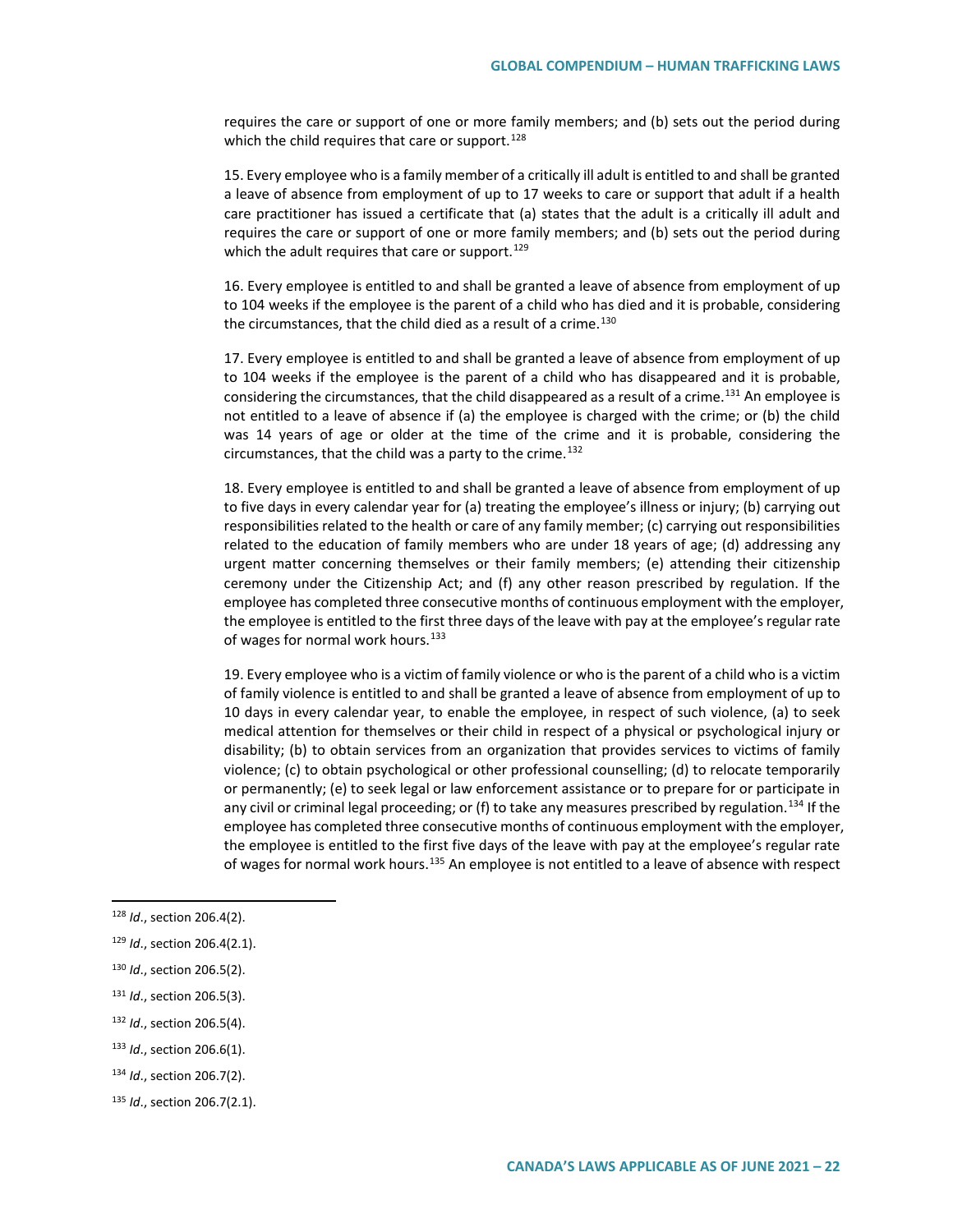to any act of family violence if the employee is charged with an offence related to that act or if it is probable, considering the circumstances, that the employee committed that  $act.^{136}$  $act.^{136}$  $act.^{136}$ 

20. Every employee who is an Aboriginal person and who has completed three consecutive months of continuous employment with an employer is entitled to and shall be granted a leave of absence from employment of up to five days in every calendar year, to enable the employee to engage in traditional Aboriginal practices, including (a) hunting; (b) fishing; (c) harvesting; and (d) any practice prescribed by regulation.[137](#page-22-1)

21. Every employee is entitled to and shall be granted a leave of absence from employment to attend court to (a) act as a witness in a proceeding; (b) act as a juror in a proceeding; or (c) participate in a jury selection process.<sup>[138](#page-22-2)</sup>

22. Every employee is entitled to and shall be granted, in the event of the death of an immediate family member, a leave of absence from employment of up to five days that the employee may take during the period that begins on the day on which the death occurs and ends six weeks after the latest of the days on which any funeral, burial, or memorial service of that immediate family member occurs.<sup>[139](#page-22-3)</sup> If the employee has completed three consecutive months of continuous employment with the employer, the employee is entitled to the first three days of the leave with pay at the employee's regular rate of wages for normal work hours.<sup>[140](#page-22-4)</sup>

#### *5.3.2. Claims available in relation to misrepresentations and "sham" arrangements*

Canada has no applicable laws.

#### *5.3.3. Claims available in relation to unlawful deductions, loans, and debt bondage*

Section 254.1 of the Labour Code regulates deductions from employees' pay:

(1) No employer shall make deductions from wages or other amounts due to an employee, except as permitted by or under this section.

(2) The permitted deductions are (a) those required by a federal or provincial Act or regulations made pursuant to an Act; (b) those authorized by a court order or a collective agreement or other document signed by a trade union on behalf of the employee; (c) amounts authorized in writing by the employee; (d) overpayments of wages by the employer; and e) other amounts prescribed by regulation.

(3) Notwithstanding paragraph (2)(c), no employer shall make, pursuant to that paragraph, a deduction for damage to property, or loss of money or property, if any person other than the employee had access to that property or money.<sup>[141](#page-22-5)</sup>

<span id="page-22-0"></span> <sup>136</sup> *Id*., section 206.7(3).

<span id="page-22-1"></span><sup>137</sup> *Id*., section 206.8(1).

<span id="page-22-2"></span><sup>138</sup> *Id*., section 206.9.

<span id="page-22-3"></span><sup>139</sup> *Id*., section 206.10(1).

<span id="page-22-4"></span><sup>140</sup> *Id*., section 206.10(2).

<span id="page-22-5"></span><sup>141</sup> *Id*., section 254.1.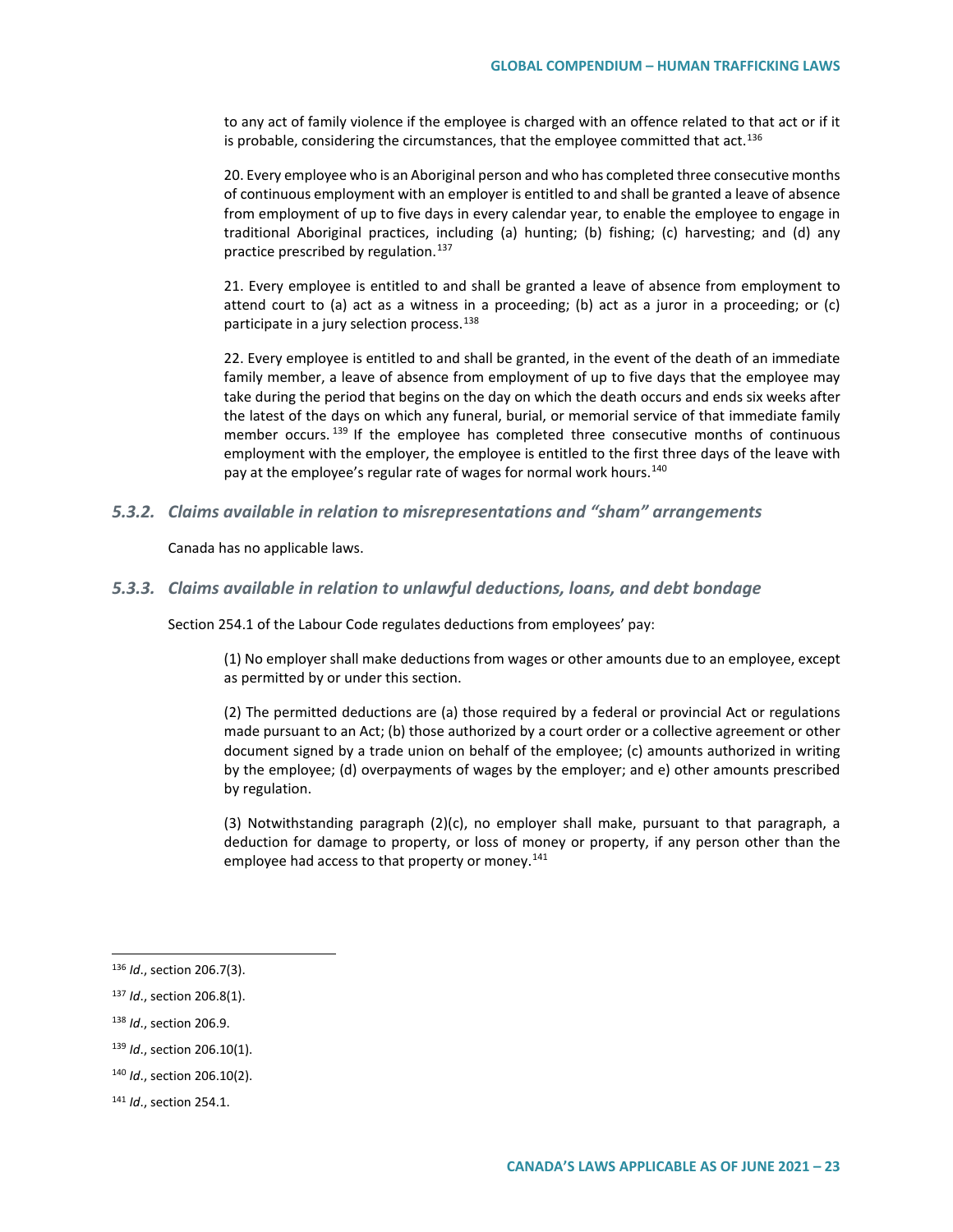#### *5.3.4. Remedies*

The employee can complain to the Head of Compliance and Enforcement under the Labour Code for nonpayment of minimum wages and entitlements.<sup>[142](#page-23-0)</sup> The Head can order the employer to pay those wages or entitlements.<sup>[143](#page-23-1)</sup> An employee instead also can bring a civil action for payment of wages.<sup>[144](#page-23-2)</sup>

## **5.4. Rights to a Safe Workplace and Compensation Associated With Injuries or Illness**

Every employer has the duty to protect employees' health and safety at work.<sup>[145](#page-23-3)</sup>

Section 125 of the Labour Code lists specific duties for employers, including ensuring that all permanent and temporary buildings and structures meet the prescribed standards; installing guards, guard-rails, barricades, and fences in accordance with prescribed standards; investigating, recording, and reporting, in accordance with regulations, all accidents, occurrences of harassment and violence, occupational illnesses, and other hazardous occurrences known to the employer; providing prescribed first-aid facilities and health services; providing prescribed sanitary and personal facilities; providing, in accordance with prescribed standards, potable water; and ensuring that the use, operation, and maintenance of all equipment and facilities meet prescribed standards.<sup>[146](#page-23-4)</sup>

The Labour Code imposes offences for breach of section 124 or 125. Section 148 provides:

(1) Subject to this section, every person who contravenes a provision of this Part is guilty of an offence and liable (a) on conviction by way of indictment, to a fine of not more than CAD 1,000,000, to imprisonment for a term of not more than two years, or to both; or (b) on summary conviction, to a fine of not more than CAD 100,000.

(2) Every person whose contravention of this Part directly results in the death of, serious illness of, or serious injury to an employee is guilty of an offence and liable (a) on conviction by way of indictment, to a fine of not more than CAD 1,000,000, to imprisonment for a term of not more than two years, or to both; or (b) on summary conviction, to a fine of not more than CAD 1,000,000.

(3) Every person who willfully contravenes a provision of this Part knowing that the contravention is likely to cause the death of, serious illness of, or serious injury to an employee is guilty of an offence and liable (a) on conviction by way of indictment, to a fine of not more than CAD 1,000,000, to imprisonment for a term of not more than two years, or to both; or (b) on summary conviction, to a fine of not more than CAD 1,000,000. $147$ 

Workers are entitled to compensation from a compensation fund for personal injury or death arising out of and in the course of a worker's employment under the various workers compensation legislation applicable at the federal level for federal government workers and at the provincial level for other workers. A worker is defined to include a person who has entered into or works under a contract of service. Employers make contributions to the fund. A compensation board administers the fund and determines worker claims.

<span id="page-23-0"></span> <sup>142</sup> *Id*., section 127.1(8).

<span id="page-23-1"></span><sup>143</sup> *Id*., section 127.1(10).

<span id="page-23-2"></span><sup>144</sup> *Id*., section 246(1).

<span id="page-23-3"></span><sup>145</sup> *Id*., section 124.

<span id="page-23-4"></span><sup>146</sup> *Id*., section 125.

<span id="page-23-5"></span><sup>147</sup> *Id*., section 148.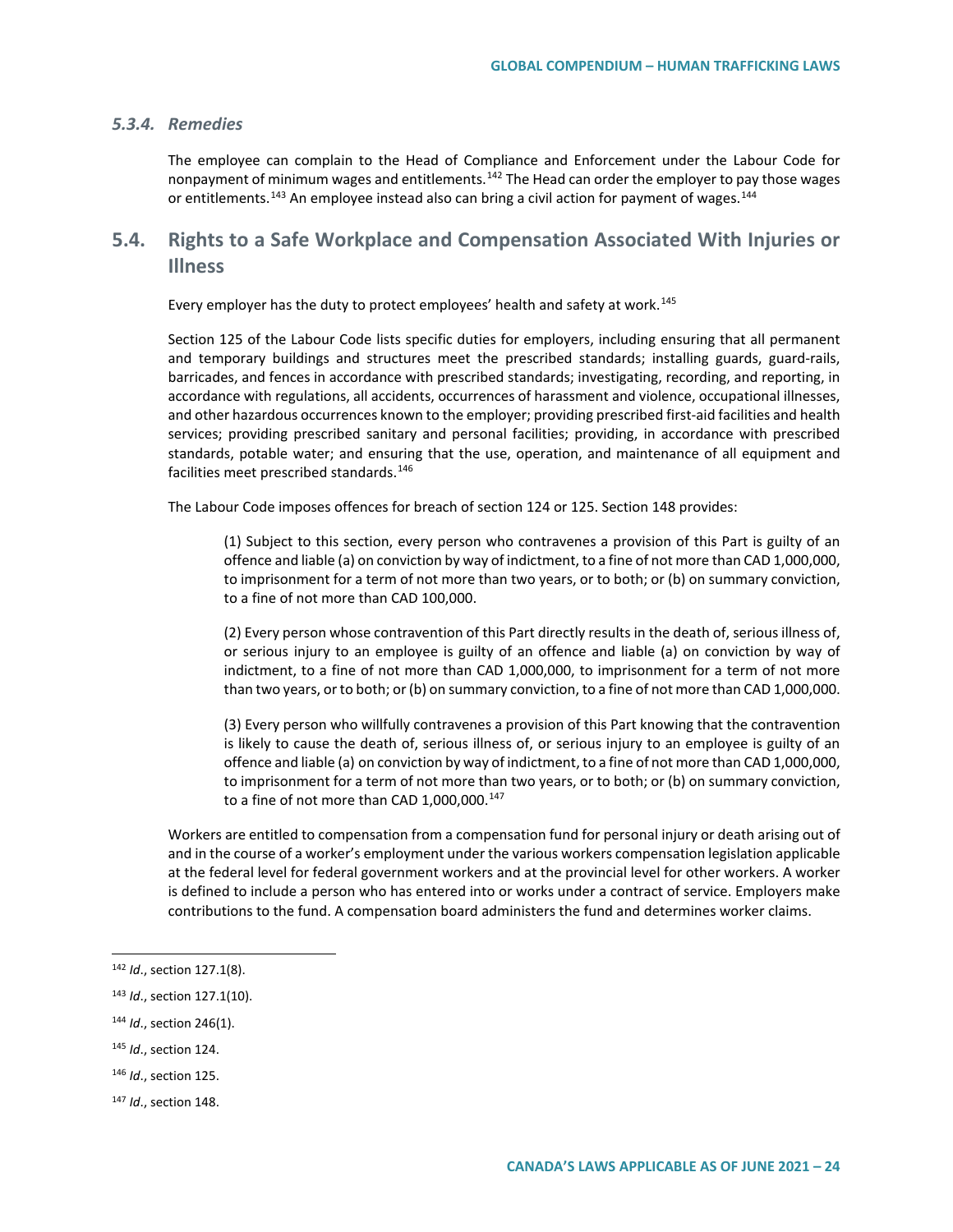## **5.5. Access to Justice and Practical Issues Associated With Enforcing Social Legislation**

Trafficked victims rarely report the trafficking crime to police due to threats from traffickers, fear, shame, and mistrust of authorities.

Barriers to justice arise from victims' ignorance of their rights, remedies, and available protection, notwithstanding increased funding for awareness campaigns, and from the need for more funding and assistance for victims to make claims and seek protection.

Although there have been some prosecutions, prosecution is not a major deterrent.

Federal departments, such as Child Safety Canada, Employment and Social Development Canada, and Immigration, Refugee and Citizenship Canada, the federal and provincial police forces, and various NGOs assist victims in their access to justice.

## **5.6. Interaction Between Employment Law and Migration**

#### *5.6.1. Employment rights affected where employment is unlawful under migration law*

Employees who are victims of human trafficking or exploitation are not disqualified because of their immigration status or breach of migration law from bringing employment law claims.

#### *5.6.2. Rights/remedies available under applicable migration law and regulations*

Canada has a program that issues special temporary resident permits under the migration law to foreign victims.<sup>[148](#page-24-0)</sup> This program allows victims to receive health care and to apply for an open work permit. The victim does not need to testify against the trafficker or pay a fee for this permit.

## **5.7. Employment Laws and Child Labor**

The Labour Code permits employers to employ persons under the age of 17 years only: (a) in an occupation specified by the regulations; and (b) subject to the conditions fixed by the regulations for that occupation.<sup>[149](#page-24-1)</sup>

The Labour Standards Regulations allow individuals under 17 years old to work in most job positions as long as: (a) they are not provincially mandated to be in school; (b) the work is unlikely to put their health or safety at risk; (c) they do not have to work underground in a mine or in positions prohibited for young workers under the Explosives Regulations,<sup>[150](#page-24-2)</sup> Nuclear Safety and Control Act<sup>[151](#page-24-3)</sup> and Regulations,<sup>[152](#page-24-4)</sup> or the Canada Shipping Act;<sup>[153](#page-24-5)</sup> and (d) their work hours are not between 11 pm and 6 am.<sup>[154](#page-24-6)</sup>

<span id="page-24-0"></span> <sup>148</sup> *Protection and assistance for victims of human trafficking*, Government of Canada, available at: [https://www.canada.ca/en/immigration-refugees-citizenship/services/application/application-forms-guides/protection](https://www.canada.ca/en/immigration-refugees-citizenship/services/application/application-forms-guides/protection-assistance-victims-human-trafficking.html)[assistance-victims-human-trafficking.html.](https://www.canada.ca/en/immigration-refugees-citizenship/services/application/application-forms-guides/protection-assistance-victims-human-trafficking.html)

<span id="page-24-1"></span><sup>149</sup> Canada Labour Code 1985, section 179, available at[: https://laws-lois.justice.gc.ca/PDF/L-2.pdf.](https://laws-lois.justice.gc.ca/PDF/L-2.pdf)

<span id="page-24-2"></span><sup>150</sup> Explosives Regulations 2013, available at[: https://laws-lois.justice.gc.ca/PDF/SOR-2013-211.pdf.](https://laws-lois.justice.gc.ca/PDF/SOR-2013-211.pdf)

<span id="page-24-3"></span><sup>151</sup> Nuclear Safety and Control Act 1997, available at[: https://laws-lois.justice.gc.ca/PDF/N-28.3.pdf.](https://laws-lois.justice.gc.ca/PDF/N-28.3.pdf)

<span id="page-24-4"></span><sup>152</sup> General Nuclear Safety and Control Regulations, available at[: https://laws-lois.justice.gc.ca/PDF/SOR-2000-202.pdf.](https://laws-lois.justice.gc.ca/PDF/SOR-2000-202.pdf) 

<span id="page-24-5"></span><sup>153</sup> Canada Shipping Act 2001, available at[: https://laws-lois.justice.gc.ca/PDF/C-10.15.pdf.](https://laws-lois.justice.gc.ca/PDF/C-10.15.pdf)

<span id="page-24-6"></span><sup>154</sup> Canada Labour Standards Regulations, section 10, available at: https://laws-lois.justice.gc.ca/PDF/C.R.C., c. 986.pdf.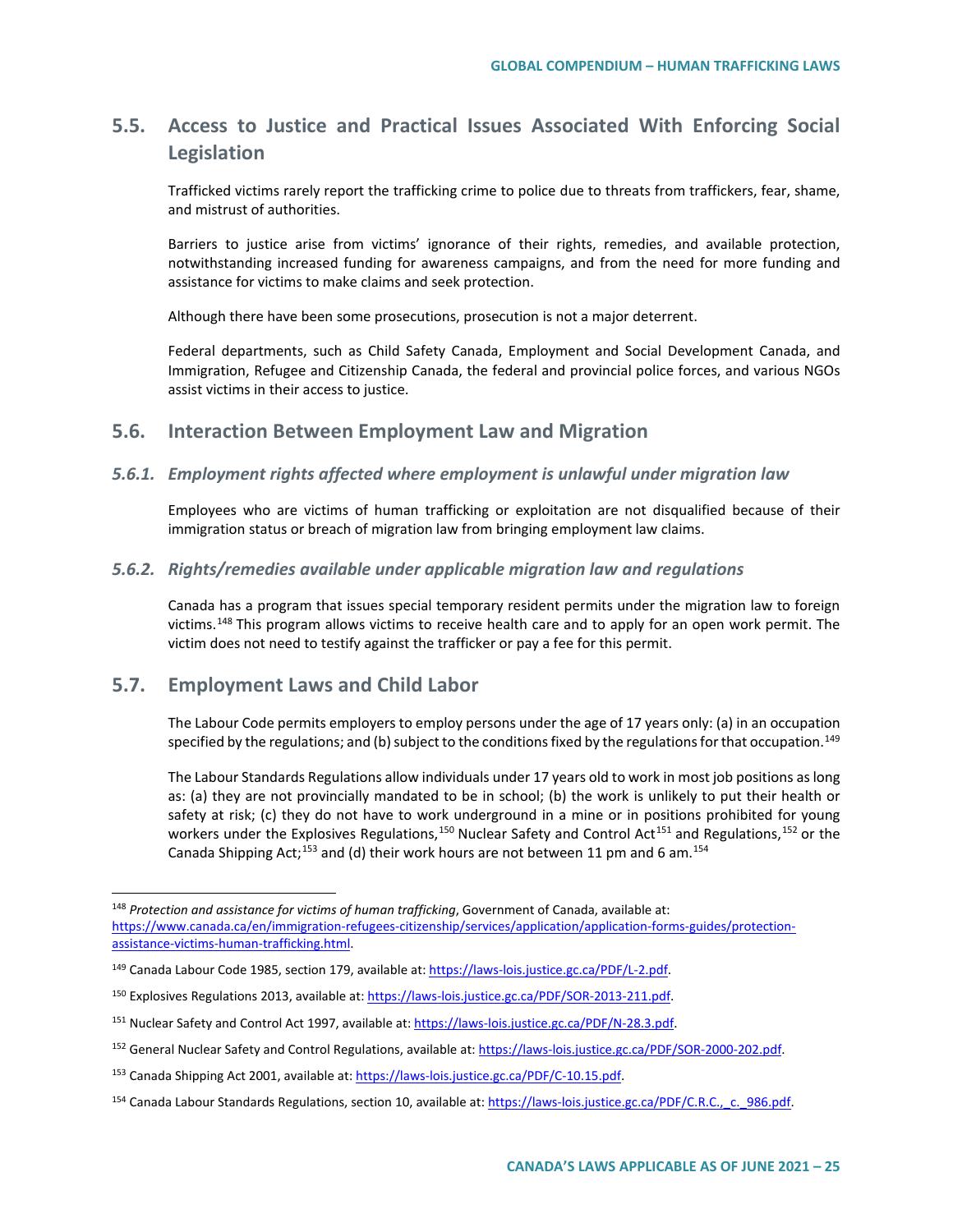The minimum age for employment is dictated by the various employment standards legislation applicable at the provincial level. For example, in New Brunswick, employers cannot employ persons under 14 years of age: (a) in any industrial undertaking; (b) in the forest industry; (c) in the construction industry; (d) in a garage or automotive service station; (e) in a hotel or restaurant; (f) in a theatre, dance hall, or shooting gallery; or (g) as an elevator operator, unless a relevant exception is satisfied.<sup>[155](#page-25-0)</sup>

## **6. GOVERNMENT PROCUREMENT RULES**

Public Works and Government Services Canada has published the Code of Conduct for Procurement of goods or services for the Government of Canada.<sup>[156](#page-25-1)</sup> The Code covers human trafficking issues.

#### **6.1. Overview**

The Government of Canada has a responsibility to maintain the confidence of the vendor community and the Canadian public when acquiring goods and services in support of government programs by conducting procurement activities in an open, fair, and transparent manner. Fairness, openness, and transparency are assured through compliance with various acts, regulations, policies, international instruments adopted by Canada; Canada's international and domestic trade agreements; and labour cooperation agreements.

The Government is committed, and expects vendors and their sub-contractors to be committed, to upholding and promoting international human and labour rights, including fundamental principles and rights at work protected by the International Labour Organization's (ILO) eight fundamental conventions<sup>[157](#page-25-2)</sup> and the United Nations Universal Declaration of Human Rights, <sup>[158](#page-25-3)</sup> the United Nations Guiding Principles on Business and Human Rights,[159](#page-25-4) and the Organization for Economic Co-operation and Development (**OECD**) Guidelines for Multinational Enterprises.<sup>[160](#page-25-5)</sup>

<span id="page-25-2"></span><sup>157</sup> C029 — Forced Labour Convention, 1930 (No. 29), available at:

[https://www.ilo.org/dyn/normlex/en/f?p=NORMLEXPUB:12100:0::NO::P12100\\_ILO\\_CODE:C029;](https://www.ilo.org/dyn/normlex/en/f?p=NORMLEXPUB:12100:0::NO::P12100_ILO_CODE:C029) C105 — Abolition of Forced Labour Convention, 1957 (No. 105), available at:

[https://www.ilo.org/dyn/normlex/en/f?p=1000:12100:0::NO::P12100\\_ILO\\_CODE:C105;](https://www.ilo.org/dyn/normlex/en/f?p=1000:12100:0::NO::P12100_ILO_CODE:C105) 087 — Freedom of Association and Protection of the Right to Organise Convention, 1948 (No. 87), available at:

[https://www.ilo.org/dyn/normlex/en/f?p=1000:12100:0::NO::P12100\\_ILO\\_CODE:C087;](https://www.ilo.org/dyn/normlex/en/f?p=1000:12100:0::NO::P12100_ILO_CODE:C087) C098 — Right to Organise and Collective Bargaining Convention, 1949 (No. 98), available at:

[https://www.ilo.org/dyn/normlex/en/f?p=1000:12100:0::NO::P12100\\_ILO\\_CODE:C098;](https://www.ilo.org/dyn/normlex/en/f?p=1000:12100:0::NO::P12100_ILO_CODE:C098) C100 — Equal Remuneration Convention, 1951 (No. 100), available at:

[https://www.ilo.org/dyn/normlex/en/f?p=1000:12100:0::NO::P12100\\_ILO\\_CODE:C100;](https://www.ilo.org/dyn/normlex/en/f?p=1000:12100:0::NO::P12100_ILO_CODE:C100) C111 — Discrimination (Employment and Occupation) Convention, 1958 (No. 111), available at:

[https://www.ilo.org/dyn/normlex/en/f?p=1000:12100:0::NO::P12100\\_ILO\\_CODE:C111;](https://www.ilo.org/dyn/normlex/en/f?p=1000:12100:0::NO::P12100_ILO_CODE:C111) C138 — Minimum Age Convention, 1973 (No. 138), available at: [https://www.ilo.org/dyn/normlex/en/f?p=1000:12100:0::NO::P12100\\_ILO\\_CODE:C138;](https://www.ilo.org/dyn/normlex/en/f?p=1000:12100:0::NO::P12100_ILO_CODE:C138) C182 — Worst Forms of Child Labour Convention, 1999 (No. 182), available at:

[https://www.ilo.org/dyn/normlex/en/f?p=1000:12100:0::NO::P12100\\_ILO\\_CODE:C182.](https://www.ilo.org/dyn/normlex/en/f?p=1000:12100:0::NO::P12100_ILO_CODE:C182)

<span id="page-25-3"></span>158 United Nations Universal Declaration of Human Rights, available at[: https://www.un.org/en/about-us/universal-declaration](https://www.un.org/en/about-us/universal-declaration-of-human-rights)[of-human-rights.](https://www.un.org/en/about-us/universal-declaration-of-human-rights) 

<span id="page-25-4"></span><sup>159</sup> *United Nations Guiding Principles on Business and Human Rights*, United Nations Human Rights Office of the High Commissioner, available at[: https://www.ohchr.org/documents/publications/guidingprinciplesbusinesshr\\_en.pdf.](https://www.ohchr.org/documents/publications/guidingprinciplesbusinesshr_en.pdf) 

<span id="page-25-5"></span><sup>160</sup> *Guidelines for Multinational Enterprises*, Organization for Economic Co-operation and Development, available at: [https://www.oecd.org/daf/inv/mne/48004323.pdf.](https://www.oecd.org/daf/inv/mne/48004323.pdf)

<span id="page-25-0"></span> <sup>155</sup> Employment Standards Act, section 40, available at: [https://www.canlii.org/en/nb/laws/stat/snb-1982-c-e-7.2/latest/snb-](https://www.canlii.org/en/nb/laws/stat/snb-1982-c-e-7.2/latest/snb-1982-c-e-7.2.html#sec41_smooth)[1982-c-e-7.2.html#sec41\\_smooth.](https://www.canlii.org/en/nb/laws/stat/snb-1982-c-e-7.2/latest/snb-1982-c-e-7.2.html#sec41_smooth) 

<span id="page-25-1"></span><sup>156</sup> Code of Conduct for Procurement, section 10, available at[: https://www.tpsgc-pwgsc.gc.ca/app-acq/cndt-cndct/cca-ccp](https://www.tpsgc-pwgsc.gc.ca/app-acq/cndt-cndct/cca-ccp-eng.html)[eng.html.](https://www.tpsgc-pwgsc.gc.ca/app-acq/cndt-cndct/cca-ccp-eng.html)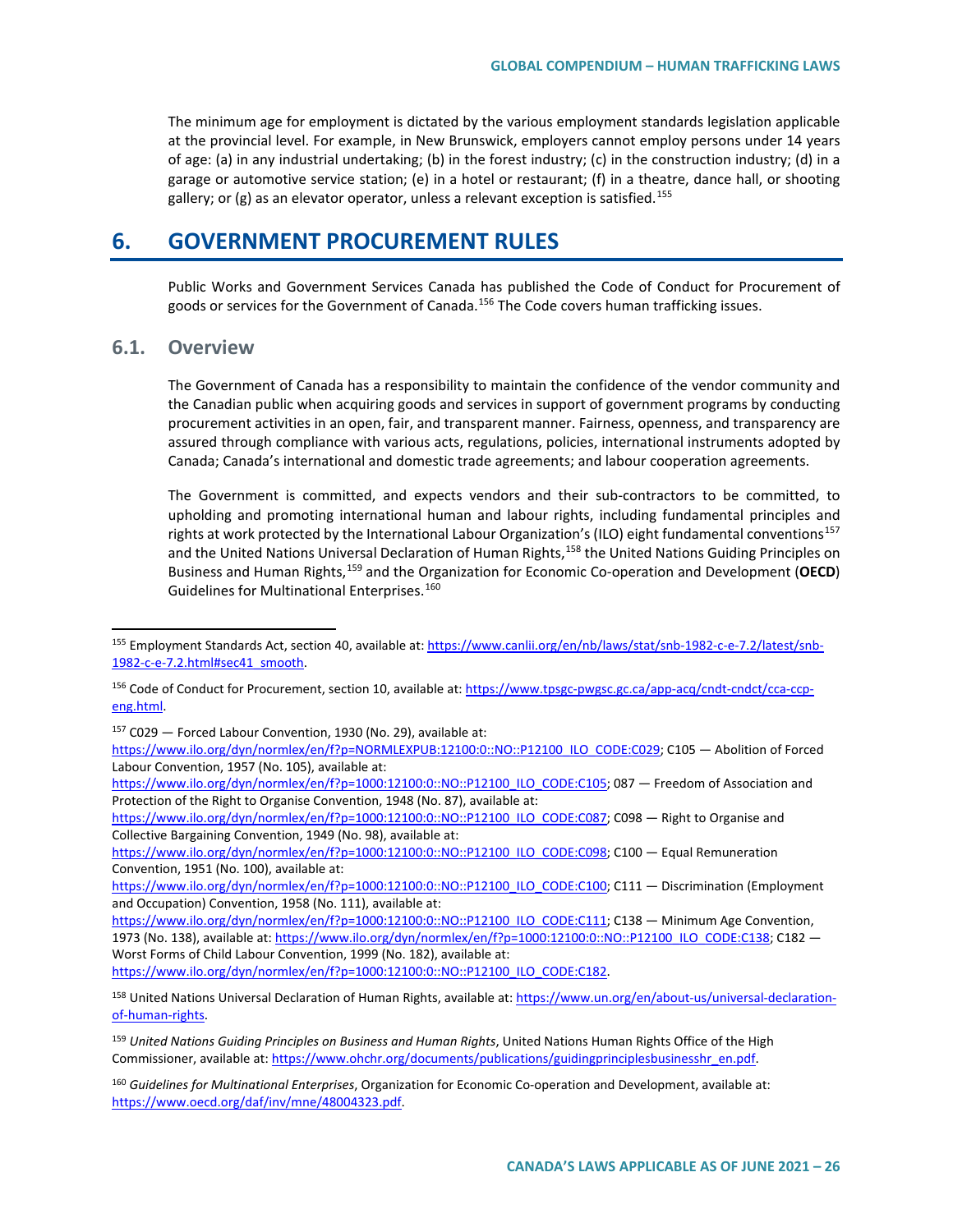Public Works and Government Services Canada (**PWGSC**) is Canada's main procurement authority and the central purchasing agent of federal departments and agencies. PWGSC expects vendors and their subcontractors to operate lawfully and conduct their activities in a socially and environmentally responsible manner by, at a minimum, meeting the expectations set forth in the Code of Conduct for Procurement.

The Code is a statement of expectations for PWGSC vendors and their sub-contractors.

#### **6.2. Scope of Procurement Code.**

The Code applies to all vendors and their sub-contractors who respond to bid solicitations or provide goods and services to the Government, where PWGSC is the procurement authority.<sup>[161](#page-26-0)</sup>

### **6.3. Human Rights and Labor Standards**

The Government is committed to upholding and promoting international human and labour rights, including fundamental principles and rights at work protected by the ILO's eight fundamental conventions and the United Nations Universal Declaration of Human Rights. PWGSC expects vendors to guarantee workers' labour and human rights in their main operations and supply chains.<sup>[162](#page-26-1)</sup>

The Government also is committed to upholding the Protocol to Prevent, Suppress and Punish Trafficking in Persons, Especially Women and Children, supplementing the United Nations Convention against Transnational Organized Crime.<sup>[163](#page-26-2)</sup> PWGSC expects its vendors and their sub-contractors to respect their workers' workplace rights, and to take steps to mitigate human trafficking risks and monitor compliance of labour and human rights in their supply chains.

Appendix A to the Code sets out a glossary of terms, which include:

Human trafficking -- involves recruiting, transporting, harbouring, or exercising control, direction, or influence over a person's movements to exploit that person, typically through sexual exploitation or forced labour.

Forced labour -- is all work extracted from persons under the threat of a penalty and for which persons have not offered themselves voluntarily.

Child labour -- means any work that deprives young persons of their childhood, their potential, and their dignity, that is harmful to physical and mental development, and that interferes with their schooling.[164](#page-26-3)

#### *6.3.1. Human trafficking*

All vendors' workers will work voluntarily and not be subjected to any form of exploitation, such as human trafficking for the purpose of forced labour or sexual exploitation. Vendors and their sub-contractors will not engage in any form of human trafficking activities.<sup>[165](#page-26-4)</sup>

- <span id="page-26-3"></span><sup>164</sup> *Id*., Appendix A.
- <span id="page-26-4"></span><sup>165</sup> *Id*., section 10.1.

<span id="page-26-0"></span><sup>161</sup> Code of Conduct for Procurement, section 3, available at[: https://www.tpsgc-pwgsc.gc.ca/app-acq/cndt-cndct/cca-ccp](https://www.tpsgc-pwgsc.gc.ca/app-acq/cndt-cndct/cca-ccp-eng.html)[eng.html.](https://www.tpsgc-pwgsc.gc.ca/app-acq/cndt-cndct/cca-ccp-eng.html)

<span id="page-26-1"></span><sup>162</sup> *Id*., section 8.

<span id="page-26-2"></span><sup>163</sup> *Id*., section 10.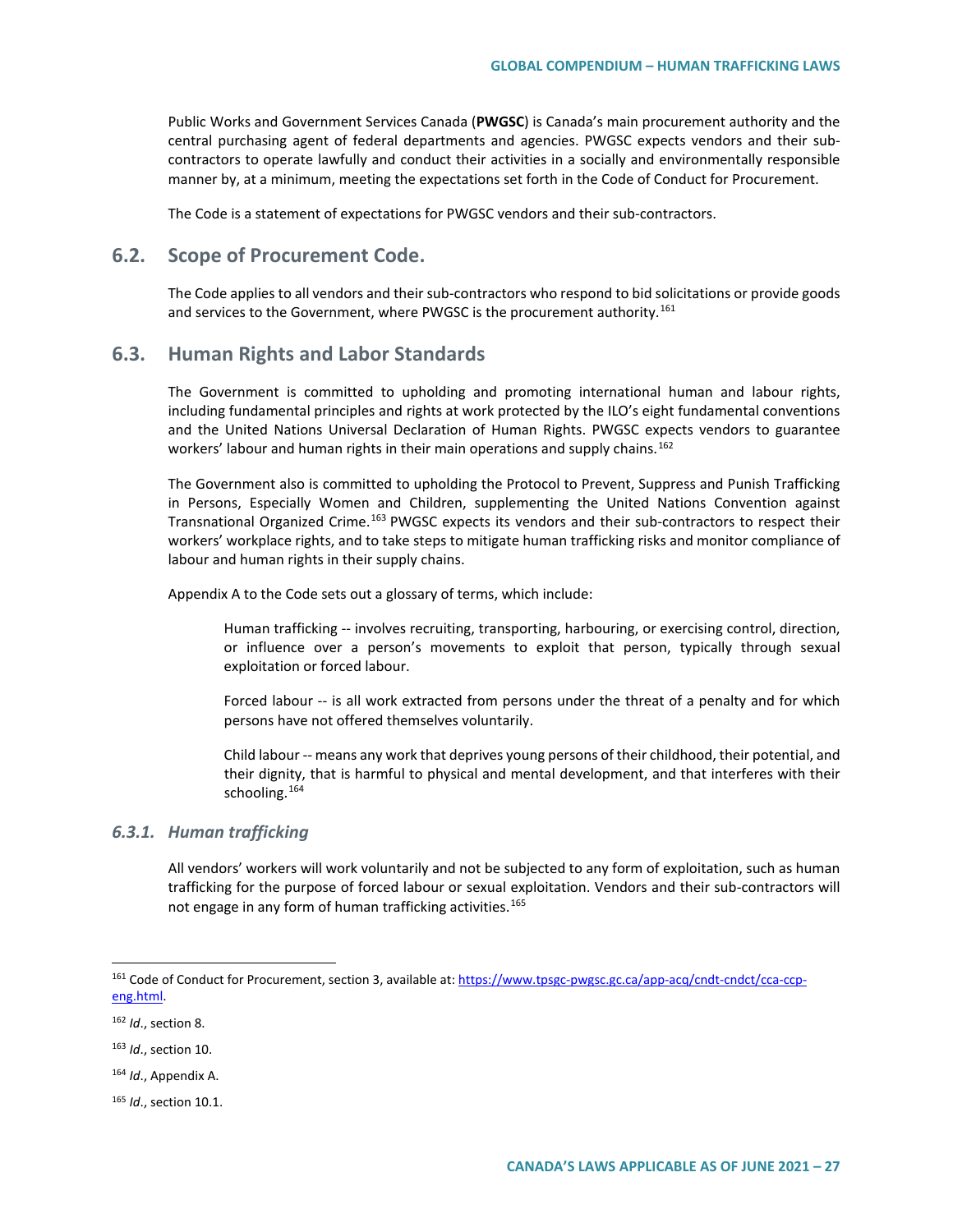#### *6.3.2. Forced labor*

Vendors and their sub-contractors will comply with Canada's prohibition of forced labour and importation of goods produced, in whole or in part, by forced or compulsory labour. This includes forced or compulsory child labour and applies to all goods, regardless of their country of origin.<sup>[166](#page-27-0)</sup>

#### *6.3.3. Child labor*

All workers must be at least the legal minimum age based on applicable laws and regulations. Workers under 18 years old shall not perform hazardous work that may jeopardize their health or safety. Hazardous work includes, but is not limited to, work exposing children to physical, psychological, or sexual abuse; work underground, under water, at dangerous heights, or in confined spaces; work with dangerous machinery, equipment, and tools, or involving the manual handling or transport of heavy loads; work exposing children to an unhealthy environment; work under difficult conditions, including working long hours or unreasonably confining children to employers' premises.<sup>[167](#page-27-1)</sup>

## **7. RESTITUTION AND VICTIM COMPENSATION**

The Victims Bill of Rights Act gives certain protections to victims of human trafficking. Every victim has the right to have the appropriate authorities in the criminal justice system consider their security, take reasonable and necessary measures to protect victims from intimidation and retaliation, and safeguard their privacy; the right to request that their identity be protected if they are a complainant or a witness; and the right to have the court consider making a restitution order against the offender.<sup>[168](#page-27-2)</sup> Every victim has the right to have a restitution order entered as an enforceable civil court judgment if the offender does not comply with an order to compensate the victims.<sup>[169](#page-27-3)</sup>

Victims are entitled to exercise their rights under this Act only if they are present in Canada or they are a Canadian citizen or permanent resident.<sup>[170](#page-27-4)</sup> Victims are to exercise their rights under this Act through the mechanisms provided by law.[171](#page-27-5)

The Office of the Federal Ombudsman for Victims of Crime receives complaints from victims for violation of their rights and ensures that victims' rights are respected and upheld. Its Progress Report on this Act in November 2020 recommended several changes to the Act, including direct enforcement of rights by victims.[172](#page-27-6)

Sections 738 to 741 of the Criminal Code set out a regime for victim compensation by court order.

Section 738(1) states: Where an offender is convicted or discharged of an offence, the court imposing sentence on or discharging the offender may order, on application of the Attorney General or on its own

<span id="page-27-0"></span> <sup>166</sup> *Id*., section 10.2.

<span id="page-27-1"></span><sup>167</sup> *Id*., section 10.

<span id="page-27-2"></span><sup>&</sup>lt;sup>168</sup> Canadian Victims Bill of Rights Act 2015, sections 9–17, available at[: https://laws-lois.justice.gc.ca/PDF/C-23.7.pdf.](https://laws-lois.justice.gc.ca/PDF/C-23.7.pdf)

<span id="page-27-3"></span><sup>169</sup> *Id*., section 17.

<span id="page-27-4"></span><sup>170</sup> *Id*., section 19(2).

<span id="page-27-5"></span><sup>171</sup> *Id*., section 19(1).

<span id="page-27-6"></span><sup>172</sup> *Progress Report: The Canadian Victims Bill of Rights*, Office of the Federal Ombudsman for Victims of Crime, available at: [https://www.victimsfirst.gc.ca/res/pub/prcvbr-reccdv/index.html.](https://www.victimsfirst.gc.ca/res/pub/prcvbr-reccdv/index.html)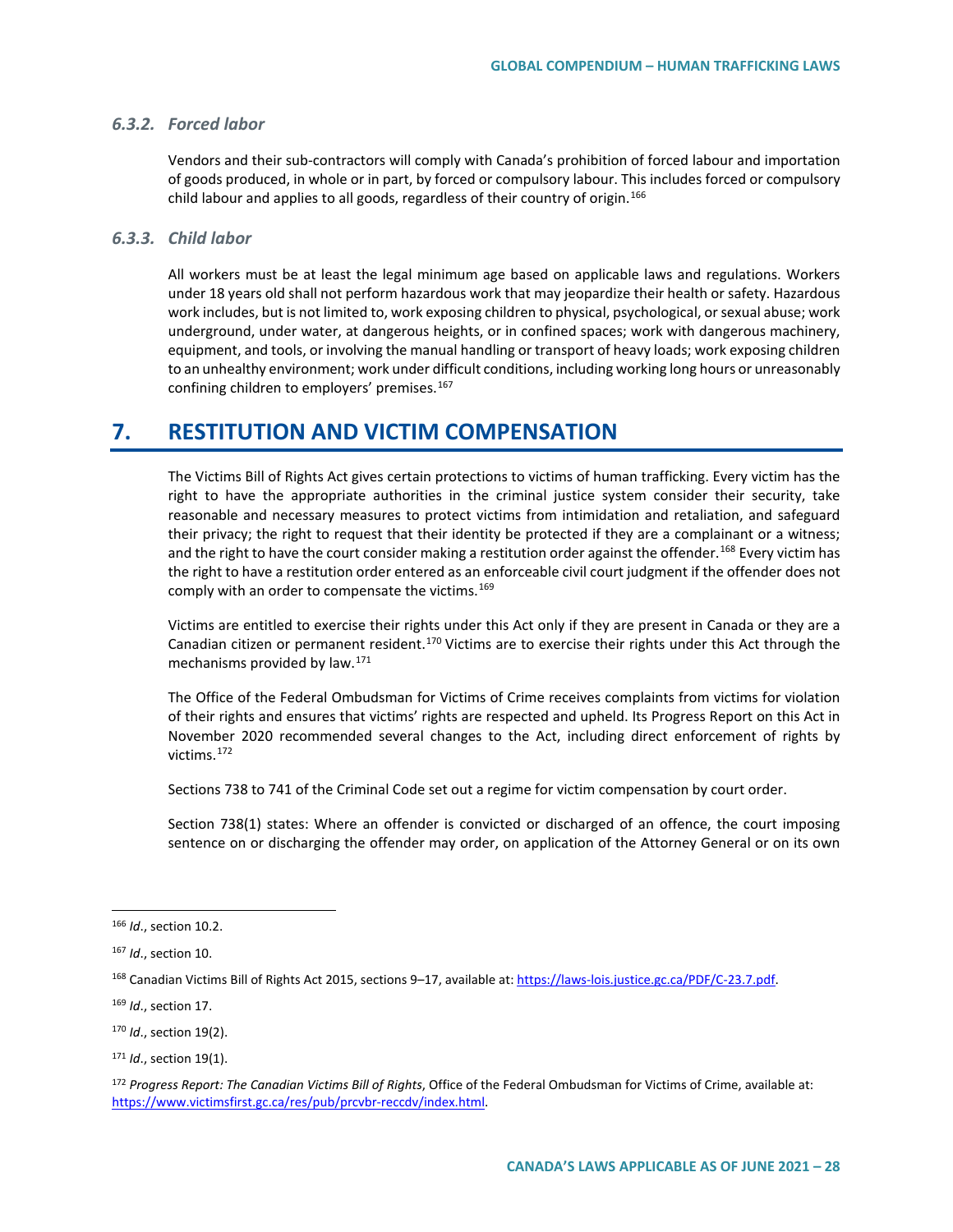motion, in addition to any other measure imposed on the offender, that the offender make restitution to another person in several circumstances:

(a) in the case of damage to, or the loss or destruction of, the property of any person as a result of the commission of the offence or the arrest or attempted arrest of the offender, by paying to the person an amount not exceeding the replacement value of the property as of the date the order is imposed, less the value of any part of the property that is returned to that person as of the date it is returned, where the amount is readily ascertainable;

(b) in the case of bodily or psychological harm to any person as a result of the commission of the offence or the arrest or attempted arrest of the offender, by paying to the person an amount not exceeding all pecuniary damages incurred as a result of the harm, including loss of income or support, if the amount is readily ascertainable;

(c) in the case of bodily harm or threat of bodily harm to the offender's intimate partner or child, or any other person, as a result of the commission of the offence or the arrest or attempted arrest of the offender, where the intimate partner, child, or other person was a member of the offender's household at the relevant time, by paying to that person, independently of any amount ordered to be paid under paragraphs (a) and (b), an amount not exceeding actual and reasonable expenses incurred by that person, as a result of moving out of the offender's household, for temporary housing, food, child care, and transportation, where the amount is readily ascertainable;

(d) in the case of an offence under section 402.2 or 403, by paying to persons who, as a result of the offence, incur expenses to re-establish their identity, including expenses to replace their identity documents and to correct their credit history and credit rating, an amount that is not more than the amount of those expenses, to the extent that they are reasonable, if the amount is readily ascertainable; and

(e) in the case of an offence under subsection 162.1(1), by paying to a person who, as a result of the offence, incurs expenses to remove the intimate image from the Internet or other digital network, an amount that is not more than the amount of those expenses, to the extent that they are reasonable, if the amount is readily ascertainable.<sup>[173](#page-28-0)</sup>

Section 739.2 provides that the court, in making an order under section 738 or 739, shall require the offender to pay the full amount specified in the order by the day specified in the order, unless the court is of the opinion that the offender should pay the amount in instalments, in which case the court shall set out a periodic payment scheme in the order.<sup>174</sup>

Section 739.3 further states that an order under section 738 or 739 requiring the offender to pay restitution to more than one person must specify the amount payable to each person.<sup>[175](#page-28-2)</sup> The order may also specify the order of priority in which the offender must pay those persons.

Section 740 provides that, in cases in which the offender does not have the means to pay both a fine and restitution or in which a forfeiture would involve the same property as an order of restitution, the court shall first make the order of restitution and shall then consider whether and to what extent an order of forfeiture or payment of a fine is appropriate in the circumstances.<sup>[176](#page-28-3)</sup>

<span id="page-28-0"></span> <sup>173</sup> Criminal Code 1985, section 738(1), available at[: https://laws-lois.justice.gc.ca/PDF/C-46.pdf.](https://laws-lois.justice.gc.ca/PDF/C-46.pdf)

<span id="page-28-1"></span><sup>174</sup> *Id*., section 739.2.

<span id="page-28-2"></span><sup>175</sup> *Id*., section 739.3.

<span id="page-28-3"></span><sup>176</sup> *Id*., section 740.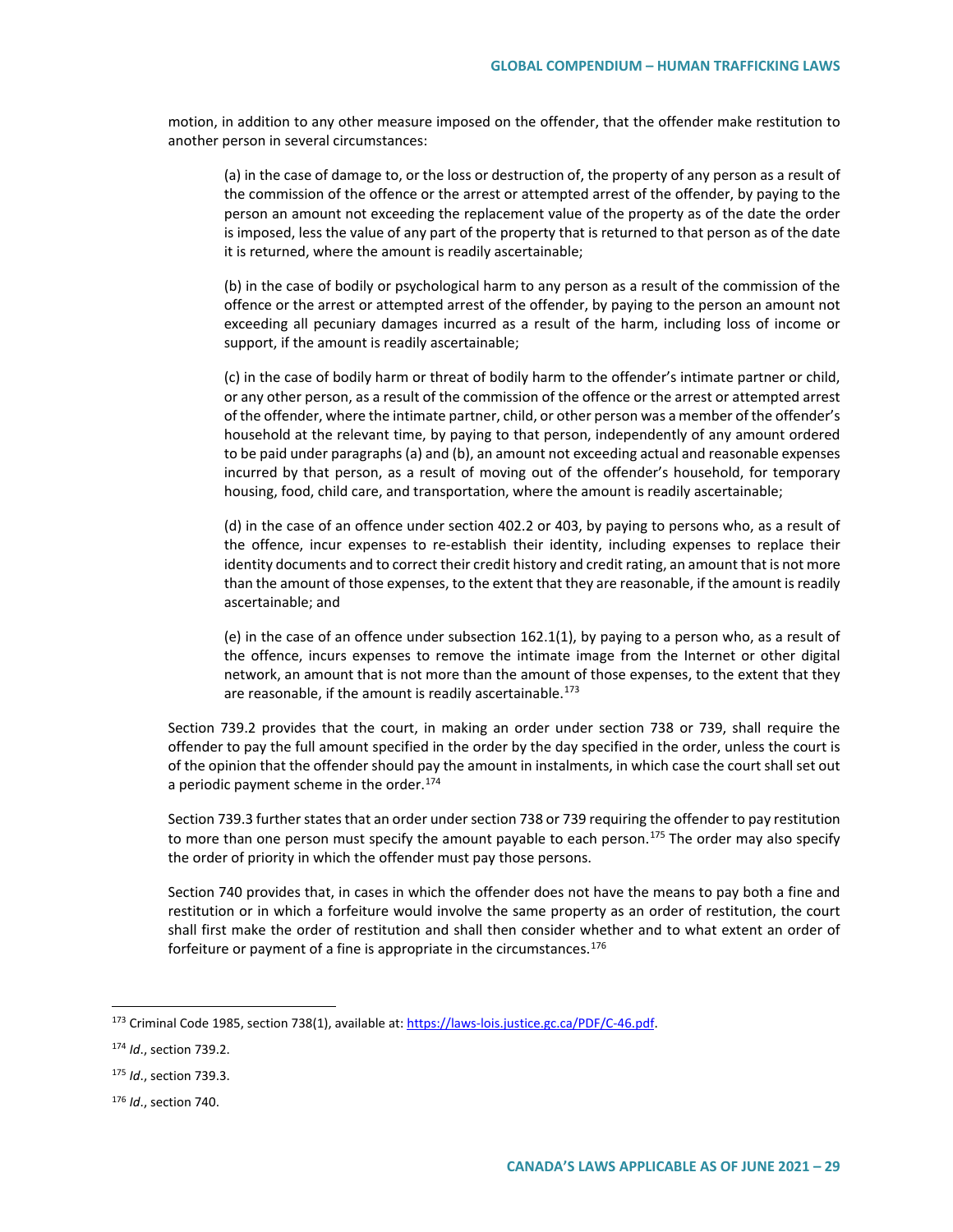Section 741(1) states: An offender who fails to pay all of the amount that is ordered to be paid under section 732.1, 738, 739, or 742.3 by the day specified in the order or who fails to make a periodic payment required under the order is in default of the order, and the person to whom the amount, or the periodic payment, as the case may be, was to be made may, by filing the order, enter as a judgment any amount ordered to be paid that remains unpaid under the order in any civil court in Canada that has jurisdiction to enter a judgment for that amount, and that judgment is enforceable against the offender in the same manner as if it were a judgment rendered against the offender in that court in civil proceedings.<sup>[177](#page-29-0)</sup>

Section 741(2) permits the court to order all or any part of an amount that it orders the offender to pay the victims under section 738 or 739 to be taken out of moneys found in the offender's possession at the time of the offender's arrest if the court is satisfied that no other persons claim ownership or right to possession of those moneys.<sup>[178](#page-29-1)</sup>

Section 741.1 requires a court making an order of restitution under section 738 or 739 to notify the victims who are to be paid of the content of the order, or to give them a copy of the order.<sup>[179](#page-29-2)</sup>

Section 741.2 states that a restitution order under section 738 or 739 does not affect a victim's civil remedy for the same act or omission.<sup>[180](#page-29-3)</sup>

Justice Canada administers a federal Victims Fund. It provides grants and contributions to support the development of new approaches, promote access to justice, improve the capacity of service providers, foster referral networks, or increase awareness of services available to victims of crime and their families. The Fund does not compensate victims of crime for their injuries.

Provincial victims funding programs also provide financial assistance to victims.

# **8. CANADA'S MULTIDISCIPLINARY/INTERAGENCY COOPERATION APPROACH**

The Canadian National Strategy to Combat Human Trafficking 2019-2024 calls on all stakeholders to become involved in combating human trafficking.<sup>[181](#page-29-4)</sup>

Public Safety Canada leads the Government's federal Human Trafficking Task Force to combat trafficking and implement the National Strategy. Other federal agencies involved include Global Affairs Canada; Women and Gender Equality Canada; the Department of Justice Canada; Indigenous Services Canada; Immigration, Refugees and Citizenship Canada; the Royal Canadian Mounted Police; Employment and Social Development Canada; Public Services and Procurement Canada; Financial Transactions and Reports Analysis Centre of Canada; the Canada Border Services Agency; and Statistics Canada.

The Royal Canadian Mounted Police's Human Trafficking National Coordination Centre provides a focal point for law enforcement efforts to combat and disrupt individuals and criminal organizations involved in human trafficking. Its mandate is to develop and coordinate human trafficking initiatives — related to the four pillars of prevention, protection, prosecution, and partnership — with domestic and international partner agencies, non-governmental organizations, and the community at large. The Centre plays an

<span id="page-29-0"></span> <sup>177</sup> *Id*., section 741(1).

<span id="page-29-1"></span><sup>178</sup> *Id*., section 741(2).

<span id="page-29-2"></span><sup>179</sup> *Id*., section 741.1.

<span id="page-29-3"></span><sup>180</sup> *Id*., section 741.2.

<span id="page-29-4"></span><sup>181</sup> *National Strategy To Combat Human Trafficking 2019-2024*, Government of Canada available at: [https://www.publicsafety.gc.ca/cnt/rsrcs/pblctns/2019-ntnl-strtgy-hmnn-trffc/2019-ntnl-strtgy-hmnn-trffc-en.pdf.](https://www.publicsafety.gc.ca/cnt/rsrcs/pblctns/2019-ntnl-strtgy-hmnn-trffc/2019-ntnl-strtgy-hmnn-trffc-en.pdf)